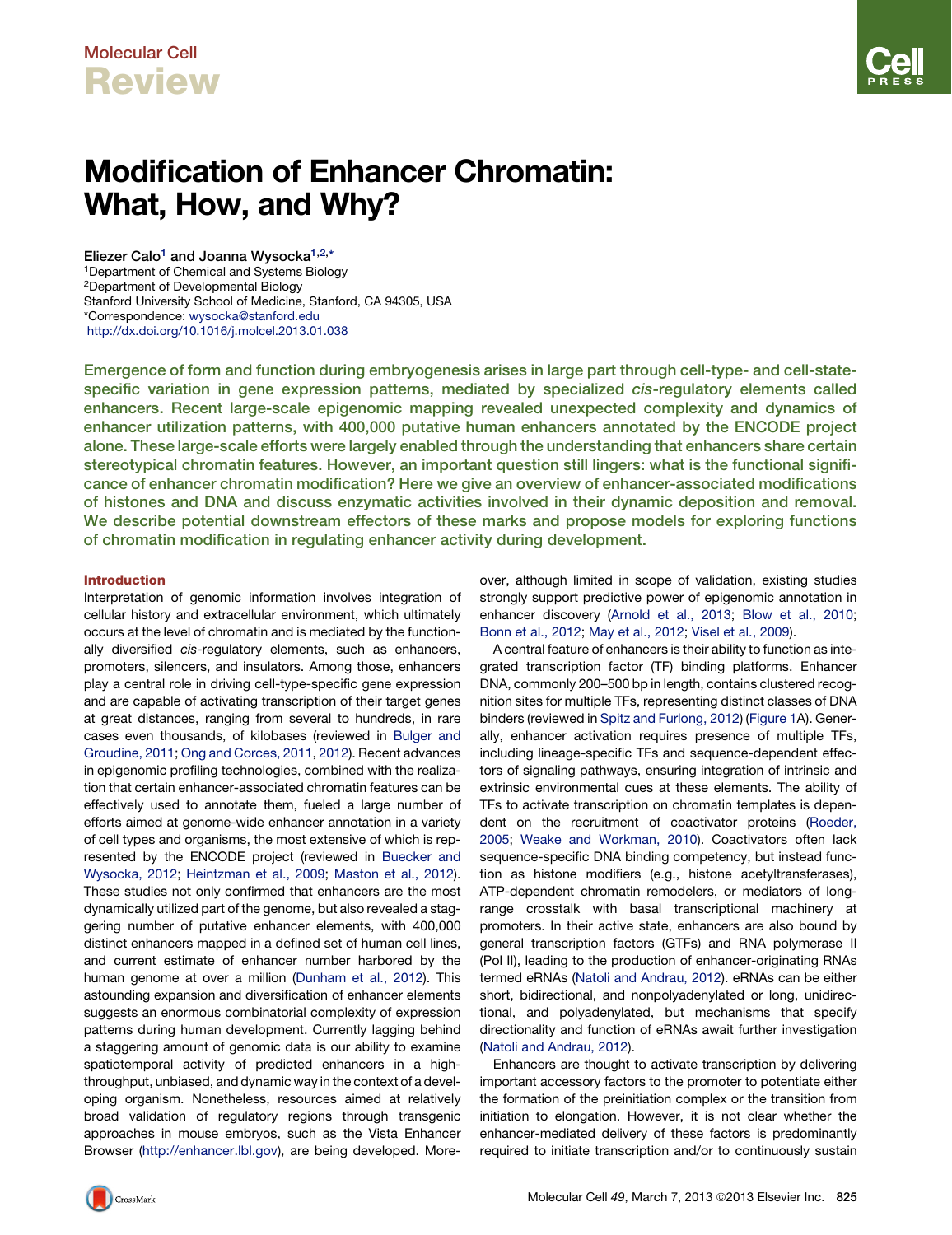

<span id="page-1-0"></span>

gene expression. With respect to mechanisms of long-range communication with promoters, two major (and in fact, nonmutually-exclusive) models have been proposed: ''looping'' and "tracking" (reviewed in [Bulger and Groudine, 2011\)](#page-9-0). The former model postulates that enhancer-associated factors are delivered to the promoter by direct interaction between the enhancer and the promoter with looping out of the intervening DNA sequence. The latter model proposes that enhancers activate transcription via tracking of Pol II (or another factor) down the intervening DNA to ultimately connect with the promoter. Among the two, the looping model has gained extensive support with the emergence of technologies such as chromosome conformation capture (3C) and its derivatives 4C and 5C (reviewed in [de Wit](#page-9-0) [and de Laat, 2012;](#page-9-0) [Gibcus and Dekker, 2013\)](#page-10-0). On the other hand, the tracking model is only supported by a handful of stud-

### Figure 1. Epigenetic Features of Active, Primed, and Poised Enhancers

(A) Schematic representation of the major chromatin features found at active enhancers. Enhancers are associated with incorporation of hypermobile nucleosomes containing H3.3/H2A.Z histone variants, which compete for DNA binding with TFs. TFs in turn recruit coactivator proteins that can modify and remodel nucleosomes. H3K4me1 and H3K27ac are the predominant histone modifications deposited at nucleosomes flanking enhancer elements.

(B) Prior to activation, enhancers can exist in a primed state, characterized by the presence of H3K4me1. Other features that have been associated with enhancer priming are presence of pioneer TFs, hypermobile H3.3/H2A.Z nucleosomes, DNA 5mC hypomethylation, and hydroxylation (5hmC). (C) Schematic representation of the chromatin landscape surrounding poised enhancers found in human and mouse ESCs. A subset of ''primed'' enhancers in ESCs is also marked by H3K27me3 and associated with PRC2. These enhancers are bound by TFs and coactivators and communicate with their target promoters.

ies on individual loci and requires more systematic testing in the future.

Several excellent recent reviews covered role of TFs at enhancers, models of long-range communication, and potential impacts of eRNAs and enhancer transcription [\(Krivega and Dean, 2012;](#page-10-0) [Lagha et al., 2012](#page-11-0); [Natoli and Andrau,](#page-11-0) [2012;](#page-11-0) [Ong and Corces, 2012;](#page-11-0) [Spitz and](#page-12-0) [Furlong, 2012\)](#page-12-0). Here, we instead focus on the molecular mechanisms that govern deposition, removal, and function of the enhancer-associated chromatin marks. We also discuss how modification of enhancer chromatin connects to other layers of enhancer regulation.

### A Brief Overview of Enhancer Chromatin Features

Occupancy of TFs at enhancers is associated with regions of nucleosomal

depletion, exhibiting high sensitivity to DNA nucleases such as the DNase I [\(Gross and Garrard, 1988\)](#page-10-0) (Figure 1A). However, rather than being nucleosome free, these regions can be associated with nucleosomes containing specialized histone variants H3.3 and H2A.Z, which are deposited at chromatin in a replication-independent manner [\(Goldberg et al., 2010](#page-10-0); [Jin et al.,](#page-10-0) [2009\)](#page-10-0). H3.3/H2A.Z-containing nucleosomes are hyperdynamic and are characterized by high salt sensitivity ([Henikoff et al.,](#page-10-0) [2009;](#page-10-0) [Jin and Felsenfeld, 2007;](#page-10-0) [Jin et al., 2009\)](#page-10-0). Nucleosomes directly flanking TF binding regions are less mobile and decorated with specific histone modifications, including, but not limited to, H3K4me1 and H3K27ac [\(Creyghton et al., 2010;](#page-9-0) [Heintzman et al., 2009;](#page-10-0) [Rada-Iglesias et al., 2011](#page-11-0); [Zentner](#page-12-0) [et al., 2011](#page-12-0)) (Figure 1A). These two modifications, often in combination with nuclease hypersensitivity data or coactivator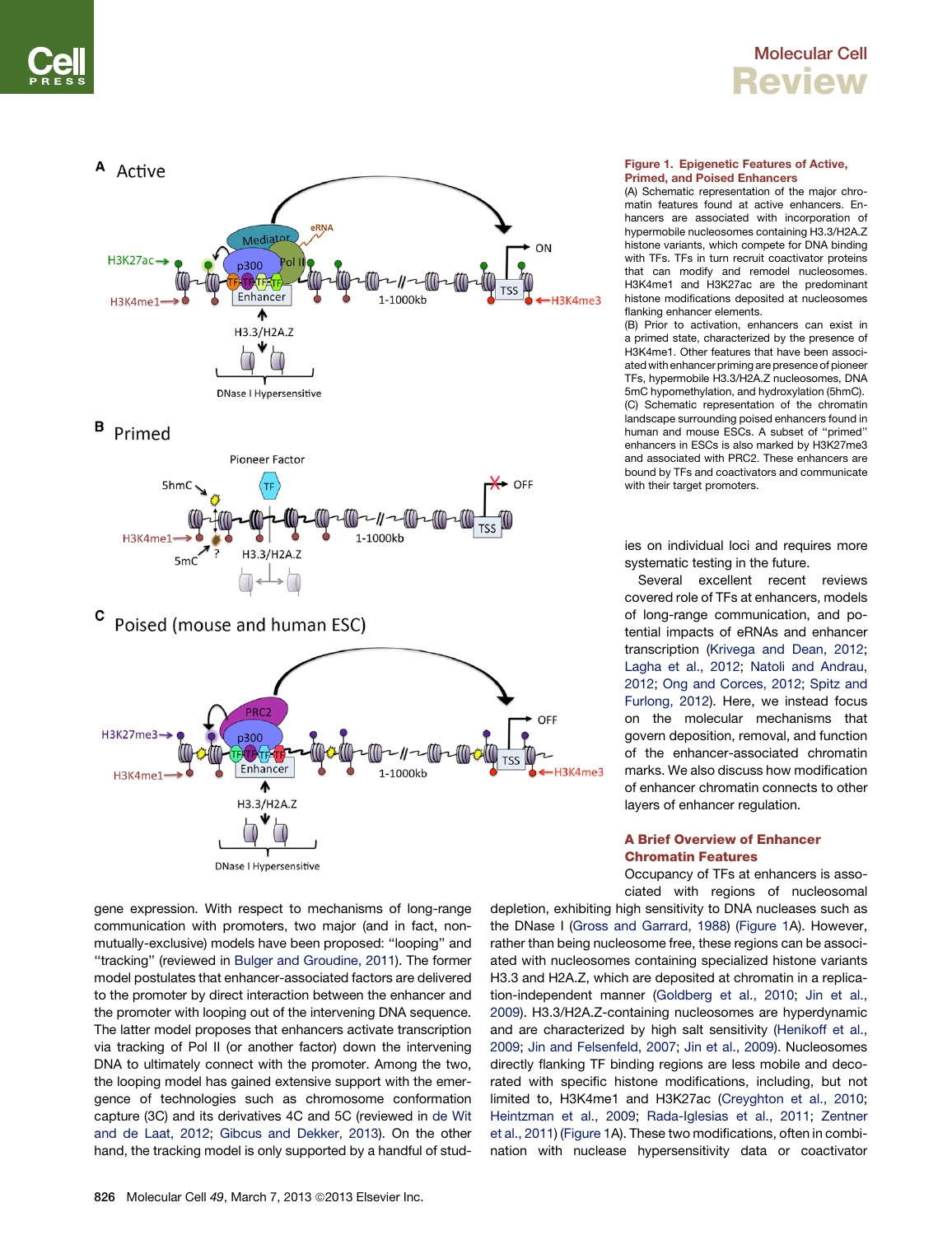

occupancy, provide a robust readout of active enhancer positions in the genome and have been utilized for enhancer annotation in a myriad of studies.

### Determinants of Chromatin Accessibility at Enhancers

Selection of new enhancer sites during cell-fate transitions is guided by the DNA binding TFs. What triggers the opening of chromatin at enhancers? Simultaneous, cooperative binding of TFs can facilitate the ability to overcome a nucleosomal barrier and initiate regulatory events on chromatin (Figure 2A). Indeed, many TFs cannot bind their target site in the context of nucleosomal DNA in vitro; however, cooperative interactions among multiple factors allow binding [\(Adams and Workman, 1995\)](#page-9-0). Alternative models of how new enhancer sites are accessed evoke so-called ''pioneer'' factors, which can directly associate with nucleosomal DNA, preceding and commonly also enabling occupancy of other TFs via repositioning nucleosomes, recruiting chromatin modifiers, or protecting enhancer regions from DNA methylation ([Ghisletti et al., 2010](#page-10-0); Sérandour et al., 2011; [Zaret and Carroll, 2011](#page-12-0)) (Figure 2B).

An archetypal pioneer factor is FOXA1, which is required for liver specification during development [\(Lee et al., 2005\)](#page-11-0). FOXA1 has the capacity to access its binding sites in nucleosomal DNA, decompact chromatin, and reposition nucleosomes of the target enhancers in vivo and in vitro [\(Zaret and Carroll,](#page-12-0) [2011\)](#page-12-0). Another intriguing example of a pioneer factor is provided by the *Drosophila* protein Zelda, which licenses early zygotic enhancers at the maternal to zygotic transition (MZT) [\(Harrison](#page-10-0) [et al., 2011](#page-10-0); [Liang et al., 2008\)](#page-11-0). Unlike other TFs, Zelda can access the majority of its potential binding motifs throughout the genome and create competency for other factors to bind DNA, although the mechanism through which it does so is still unclear [\(Harrison et al., 2011;](#page-10-0) [Nien et al., 2011\)](#page-11-0). Interestingly, Zelda is not conserved in vertebrates, and it remains to be established whether such global pioneering activities operate in vertebrate early development as well.

Although TFs play a major instructive role in guiding genomic position of active enhancers in a given cell type, emerging evidence shows that high mobility of enhancer-associated nucleosomes is not merely a consequence of the competition with TFs, but represents an inherent and important feature of enhancer chromatin. Numerous studies document enrichment of H2A.Z and H3.3 histone variants at both active and poised enhancer and promoter regions of multiple cell types, including embryonic stem cells (ESCs) ([Barski et al., 2007](#page-9-0); [Creyghton](#page-9-0)

#### Figure 2. Chromatin Accessibility at **Enhancers**

(A) Cooperative binding of TFs can overcome the nucleosomal barrier and initiate regulatory events on chromatin.

(B) Enhancers sites can be made available by the action of ''pioneer'' factors, which can directly associate with nucleosomal DNA, preceding and commonly also enabling occupancy of other TFs via recruitment of the chromatin remodeling activities.

(C) Incorporation of the histone variant H2A.Z, mediated by the TIP60/p400 complex, creates domains of nucleosomal hypermobility that may facilitate initial TF binding events.

[et al., 2008](#page-9-0); [Hu et al., 2012](#page-10-0); [Jin and Felsenfeld, 2007](#page-10-0); [John](#page-10-0) [et al., 2008;](#page-10-0) [Ku et al., 2012\)](#page-10-0). Nucleosomes containing H2A.Z and H3.3 appear to be less stable and therefore easier to displace from DNA than canonical nucleosomes [\(Jin and](#page-10-0) [Felsenfeld, 2007](#page-10-0)), although question of the biochemical stability of the H2A.Z-containing nucleosomes is complex (caveats and controversies related to this are discussed in Bö[nisch and](#page-9-0) [Hake, 2012](#page-9-0)). Nonetheless, it is tempting to speculate that incorporation of H2A.Z into chromatin creates domains of nucleosomal hypermobility that facilitate initial TF binding events. This initial binding can in turn lead to the TF-dependent recruitment of chromatin remodeling complexes such as SWI/SNF and INO80, leading to a subsequent removal of nucleosomes from enhancers (Figure 2C). A recent study provides experimental support for this model. During mouse ESC differentiation to endoderm/hepatic progenitor cells, a subset of H2A.Z occupied regions is targeted for nucleosomal depletion, which is dependent on binding of the pioneer factor FOXA2 and on subsequent action of remodeling complexes SWI/SNF and INO80 ([Li et al.,](#page-11-0) [2012\)](#page-11-0). Consequently, knockdown of either FOXA2 or H2A.Z impairs nucleosome positioning, chromatin remodeling, and mouse ESC differentiation to endoderm/hepatic progenitor cells [\(Li et al., 2012\)](#page-11-0). Another recent study further underscores the role of H2A.Z in promoting binding of TFs and chromatin modifiers at regulatory regions [\(Hu et al., 2012\)](#page-10-0). Knockdown of H2A.Z in mouse ESCs leads to increased nucleosomal occupancy, concomitant decrease in the Oct4 binding, and diminished association of the MLL and PRC2 methyltransferase complexes with active and poised enhancers and promoters [\(Hu et al., 2012\)](#page-10-0). Consequently, H2A.Z knockdown in mouse ESCs results in misregulation of both pluripotency and developmental genes, impairing self-renewal and differentiation ([Creyghton et al.,](#page-9-0) [2008;](#page-9-0) [Hu et al., 2012\)](#page-10-0). Taken together, these observations suggest that H2A.Z deposition has a broad function in facilitating accessibility of regulatory regions to the DNA binding proteins. Nonetheless, the relationship between TF binding and H2A.Z incorporation may be characterized by a mutual dependency, facilitated by the TF-dependent recruitment of the TIP60/p400 coactivator complex, which acetylates and deposits H2A.Z onto chromatin [\(Svotelis et al., 2009](#page-12-0)).

### H3K4me1 at Enhancers: A Window of Opportunity for Enhancer Deployment?

H3K4me1 was the first histone modification globally linked to distal regulatory regions through genomic studies ([Heintzman](#page-10-0)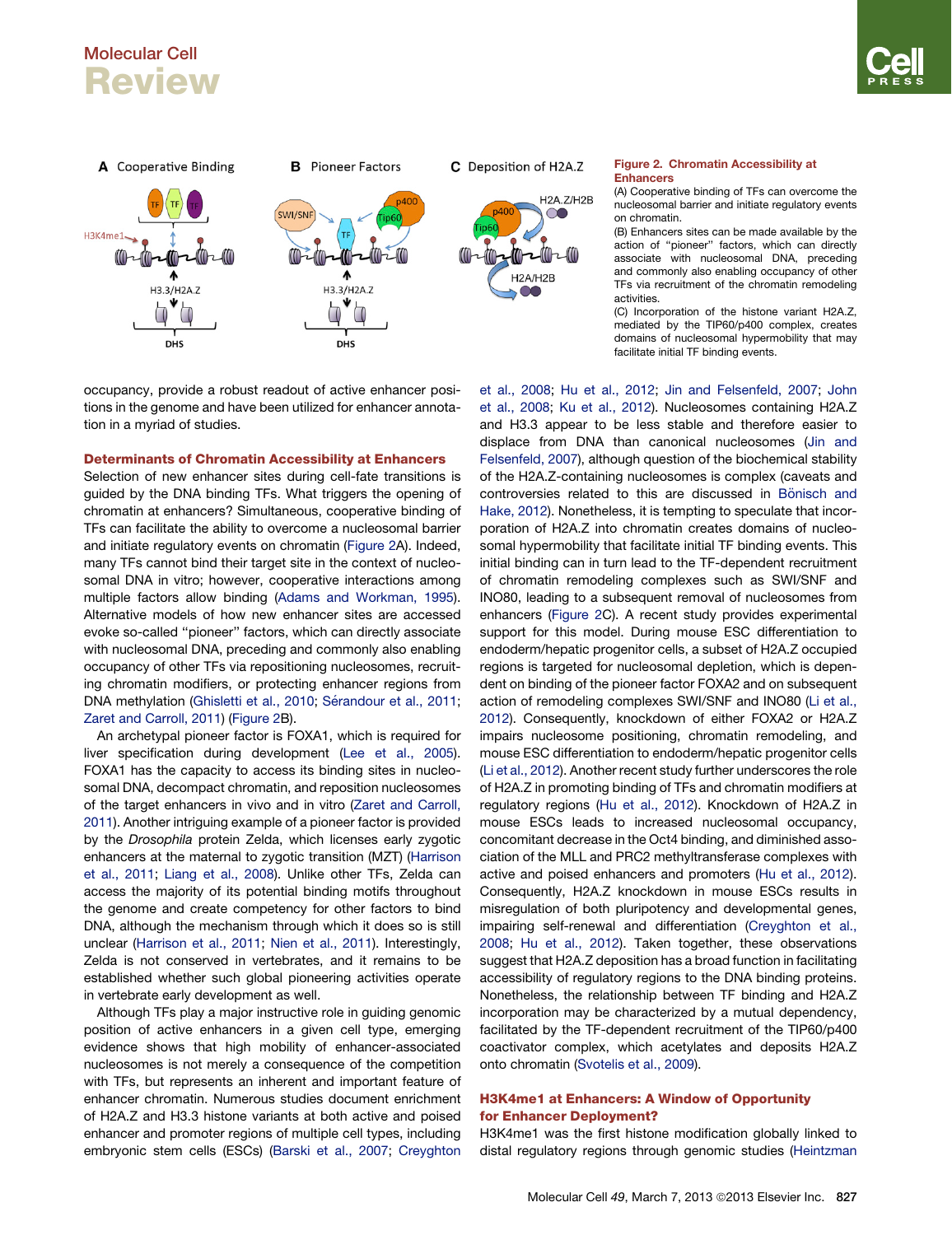[et al., 2007](#page-10-0)). Analyses of histone modifications over 1% of the human genome conducted in the initial phase of the ENCODE project associated presence of H3K4me1 with distal enhancer regions, in contrast to H3K4me3, which is present at active promoters [\(Heintzman et al., 2007](#page-10-0)). This pioneering work provided the first indication that histone modification patterns can be used for genome-wide and cell-typespecific annotation of distal enhancers. It is important to note, however, that presence of H3K4me1 is not unique to enhancers, as it also coincides with large 5' portions of actively transcribed genes. Moreover, even in the context of noncoding sequences, H3K4me1 is widely distributed and generally covers substantially broader regions than the underlying genetic enhancer elements.

Interestingly, however, presence of H3K4me1 often precedes substantial nucleosomal depletion, H3K27ac, and enhancer activation. In mouse and human ESCs, developmental enhancers are premarked by H3K4me1 ([Creyghton et al.,](#page-9-0) [2010](#page-9-0); [Rada-Iglesias et al., 2011](#page-11-0); [Zentner et al., 2011\)](#page-12-0), leading to the hypothesis that this modification participates in enhancer priming ([Figure 1](#page-1-0)B). Premarking of enhancers by H3K4me1 in the absence of H3K27ac and prior to their deployment upon differentiation has now been observed in multiple model systems, including hematopoietic system, neural crest development, *Drosophila* mesoderm formation, zebrafish embryogenesis, and cardiac lineage formation ([Bogdanovic et al., 2012;](#page-9-0) [Bonn et al., 2012;](#page-9-0) [Mercer et al., 2011](#page-11-0); [Rada-Iglesias et al.,](#page-11-0) [2012](#page-11-0); [Wamstad et al., 2012\)](#page-12-0) [\(Figure 1B](#page-1-0)). Unlike H3K27ac or Pol II, H3K4me1 appears to persist at enhancers after their disengagement and loss of activation potential, either temporarily ([Bogdanovic et al., 2012](#page-9-0)) or for extended time ([Bonn](#page-9-0) [et al., 2012\)](#page-9-0). Based on *Drosophila* studies, it has been suggested that pervasiveness of H3K4me1 at mammalian regulatory regions has in fact been vastly underestimated due to the undersampling of larger mammalian genomes in chromatin preparation for immunoprecipitation sequencing (ChIP-seq) experiments [\(Bonn et al., 2012\)](#page-9-0). Regardless, instead of being tightly linked to enhancer activity, H3K4me1 perhaps broadly defines (or merely correlates with) a ''window of opportunity'' within which enhancer activation can occur, for example through facilitating nucleosomal mobility and/or binding of pioneer TFs ([Zaret and Carroll, 2011\)](#page-12-0) ([Figure 1](#page-1-0)B). Combinatorial assembly of other appropriate *trans*-activating signals would then much more precisely specify spatiotemporal activity of enhancers within such broadly defined window. Indeed, H3K27ac, a mark associated with active enhancers, is acquired almost exclusively in the context of the pre-existing H3K4me1 ([Bonn et al., 2012](#page-9-0)).

### Potential Effectors of Enhancer H3K4 Monomethylation

What could be the molecular function of H3K4me1 in this context? The predominant mechanism through which histone methylation is thought to mediate its downstream effects is via serving as a binding platform for specialized modules, or ''readers,'' which recognize histone tails in a sequence and posttranslational modification-dependent manner ([Taverna et al.,](#page-12-0) [2007](#page-12-0)). Reader binding can be either promoted or repelled by the presence of the modification, and intriguing examples of

### Molecular Cell **Review**

the latter mechanism are provided by the specific recognition of unmodified H3K4 by various repressor proteins, including BHC80 (component of the CoREST complex), Dnmt3L (an essential cofactor for de novo DNA methyltransferases Dnmt3a/b), and Uhrf1 (a factor required for substrate recognition by the maintenance methyltransferase Dnmt1) [\(Lan et al., 2007;](#page-11-0) [Nady et al., 2011](#page-11-0); [Ooi et al., 2007\)](#page-11-0) ([Figure 4\)](#page-5-0). As all forms of H3K4 methylation interfere with Dnmt3L binding, it is possible that the main function of H3K4me1 is to protect distal regulatory regions from being targeted for de novo DNA methylation.

Nonetheless, the presence of H3K4me1 at enhancers in *Drosophila*, an organism lacking Dnmt3 homologs, suggests that other mechanisms may be at play, potentially involving direct recognition of H3K4me1. Although a large number of H3K4 methylation readers has been discovered [\(Ruthenburg](#page-11-0) [et al., 2007\)](#page-11-0), almost all of these effectors either strongly prefer tri- over monomethylated form (e.g., PHD finger of the TFIID TAF3 subunit [[Vermeulen et al., 2007\]](#page-12-0)) or recognize all forms of methylated H3K4 (e.g., chromodomains of the ATP-dependent remodelers CHD1 and CHD7). Interestingly, CHD7 appears to be preferentially associated with enhancer regions [\(Schnetz](#page-11-0) [et al., 2009\)](#page-11-0). The only reader thus far reported to exhibit preferential binding to H3K4me1 over higher methylation forms is the chromodomain of the acetyltransferase TIP60 ([Jeong et al.,](#page-10-0) [2011\)](#page-10-0) ([Figure 4](#page-5-0)). Given that TIP60/p400 complex catalyzes deposition and acetylation of H2A.Z [\(Altaf et al., 2010\)](#page-9-0), one of the major functions of H3K4me1 in the context of enhancers could be to promote incorporation of the H2A.Z-containing nucleosomes, resulting in more dynamic chromatin structure, facilitating TF accessibility.

#### What Restricts H3K4me3 at Enhancer Elements?

H3K4me3 is a predominant feature of active promoters, but detectable levels of this modification are also observed at active enhancers bound by RNA Pol II, whereas H3K4me2 is present at both enhancers and promoters [\(Koch and Andrau, 2011;](#page-10-0) [Pekowska et al., 2011](#page-11-0)). Nonetheless, compared to promoters, H3K4me3 levels at enhancers are low, and a high ratio of H3K4me1 to H3K4me3 broadly distinguishes enhancers from promoters ([Djebali et al., 2012;](#page-10-0) [Heintzman et al., 2007](#page-10-0); [Koch](#page-10-0) [and Andrau, 2011](#page-10-0)). In the context of proximal promoters, H3K4me3 is associated with the presence of the initiating form of Pol II, characterized by the Ser5-phosphorylation of the C-terminal domain (Ser5Phos-CTD). Given the widespread binding of Pol II at enhancers, it is intriguing why most enhancers do not acquire high levels of H3K4me3. This is an important issue to address, as the relative enrichment of H3K4me1 to H3K4me3 is currently considered the major epigenomic feature that can differentiate enhancers from promoters. One potential explanation is that Pol II (and Ser5Phos) levels are generally much lower at enhancers than at promoters. However, as discussed below, recently published results suggest that distinct H3K4me1:me3 states reflect both inherent differences in DNA sequence properties of enhancers and promoters, and functional specialization among H3K4 methyltransferase complexes.

Multiple enzymes methylate histone H3 at K4 in mammalian cells, with the major role played by the six methyltransferases of the MLL/Set1 family: Set1a and Set1b (homologous to the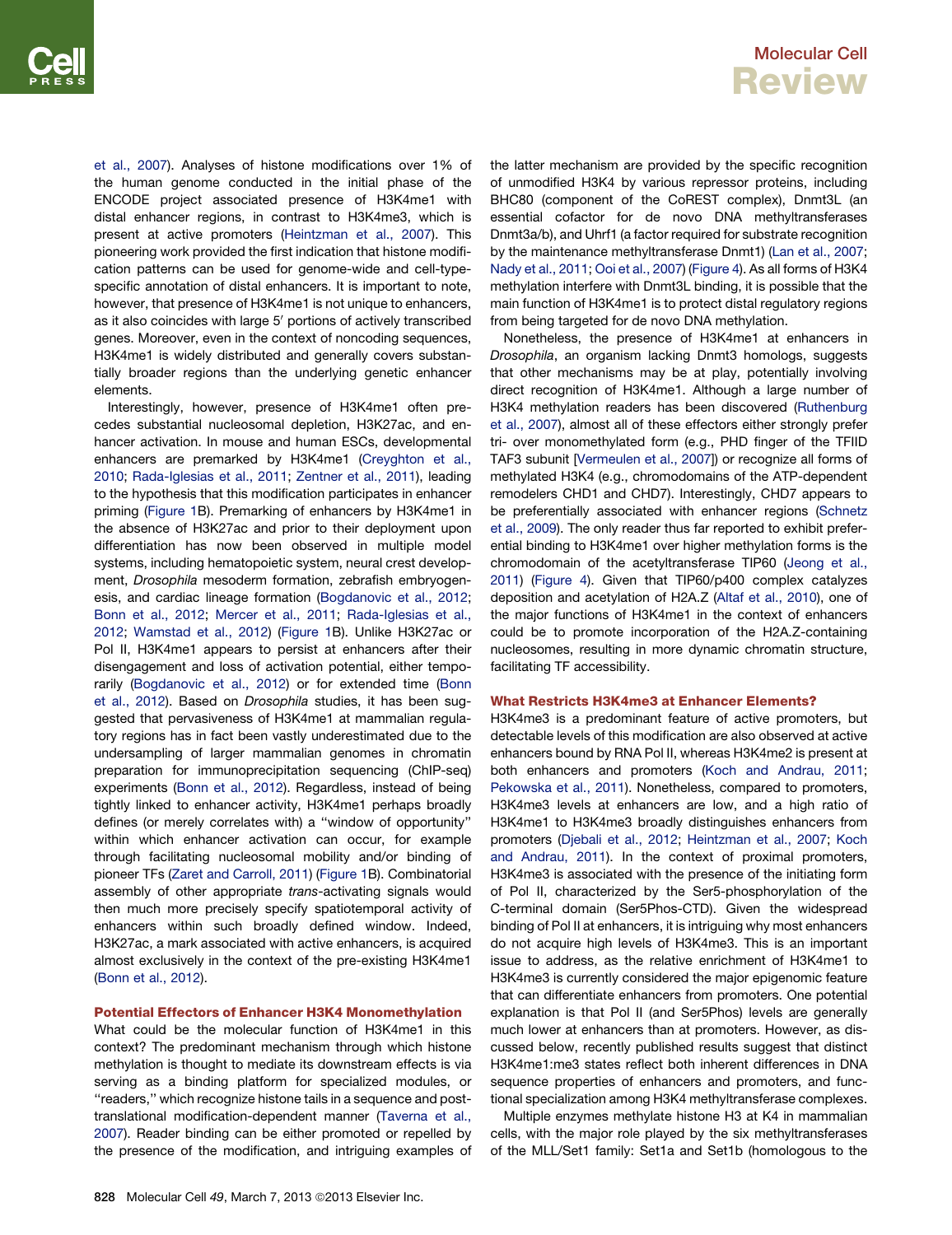<span id="page-4-0"></span>

yeast and *Drosophila* Set1), MLL1 and MLL2 (homologous to the *Drosophila* Trithorax [Trx]), and MLL3 and MLL4 (homologous to the *Drosophila* Trithorax-related [Trr]) ([Ruthenburg](#page-11-0) [et al., 2007](#page-11-0)). Although MLL/Set1 family proteins contain highly similar catalytic SET domains and all are capable of mono-, di-, and trimethylation of H3K4 in vitro, the transition from monomethylation to higher methylation states requires presence of additional accessory subunits, some of which are differentially associated with distinct family members [\(Shilatifard, 2012\)](#page-12-0). Genetic studies suggest that Set1a and Set1b methyltransferases are responsible for the bulk of the H3K4me3 in metazoan cells ([Ardehali et al., 2011;](#page-9-0) [Hallson et al., 2012](#page-10-0); [Wu et al., 2008\)](#page-12-0). This robust trimethylation activity appears to be mediated in part by the association with Wdr82, an accessory subunit that binds Set1a/b, but not the MLL proteins [\(Lee and Skalnik,](#page-11-0)

### Figure 3. Methylation of H3K4 at Enhancers and Promoters

(A) Enhancers and promoters can be distinguished by the methylation status at the histone H3 lysine 4 (H3K4). Enhancers are enriched for H3K4me1, whereas high levels of H3K4me3 predominantly mark promoters. These differences can be largely explained by the underlying differences in DNA sequence, with high CpG island density observed at most promoters, but not at enhancers. CpG-rich regions are recognized by the CxxC domain of Cfp1, a specific subunit of Set1a/b complex, allowing for its preferential binding and H3K4me3 at promoters. In contrast, other methyltransferases, such as Trr/MLL3/MLL4 complex, are likely responsible for H3K4me1 at enhancers.

(B) Point mutation in the CxxC motif of Cpf1, disrupting CpG island recognition but not the complex assembly, alters binding specificity of the Set1a/b complex, resulting in the ectopic deposition of H3K4me3 at enhancers and leading in turn to aberrantly increased transcriptional activity at the enhancer and, commonly, also at the nearby promoter. See the main text for details.

[2008](#page-11-0); [Wu et al., 2008\)](#page-12-0). Several lines of evidence suggest that metazoan Set1a/ b complexes are recruited directly by the Pol II machinery, with Wdr82 tethering Set1a/b to transcription start sites (TSSs) via the Ser5-Phos CTD of Pol II [\(Ardehali](#page-9-0) [et al., 2011;](#page-9-0) [Clouaire et al., 2012;](#page-9-0) [Lee](#page-11-0) [and Skalnik, 2008\)](#page-11-0). What then prevents accumulation of H3K4me3 at active enhancers, which are also enriched for Ser5-Phos Pol II?

Set1a/b complexes contain another specific subunit, Cfp1, which binds nonmethylated CpG dinucleotides via its CxxC domain ([Lee and Skalnik, 2005;](#page-11-0) [Lee et al., 2001](#page-11-0)) (Figure 3A). Synthetic nonmethylated CpG-dense sequences are sufficient to recruit Cfp1 and establish H3K4me3 domains in vivo ([Thomson et al., 2010\)](#page-12-0), suggesting that inherent DNA sequence features influ-

ence H3K4me3 targeting to promoters. In contrast to enhancers, most mammalian promoters are characterized by the high density of CpG dinucleotides (so-called CpG islands) [\(Deaton and Bird, 2011\)](#page-9-0). Interestingly, deletion of Cfp1 in mouse ESCs results in a depletion of H3K4me3 from the CpG island containing promoters of actively transcribed genes, with simultaneous appearance of the ectopic H3K4me3 sites at many distal elements that commonly overlap enhancers [\(Clouaire et al., 2012\)](#page-9-0). Complementation of the Cfp1 loss with a mutant that is deficient in CpG binding but not other functions rescues H3K4me3 at promoters but does not prevent aberrant H3K4me3 accumulation at enhancers (Figure 3B) [\(Clouaire et al., 2012\)](#page-9-0). These results suggest that although Set1a/b complex has an intrinsic ability to bind most Pol II sites, including those at enhancers, the main function of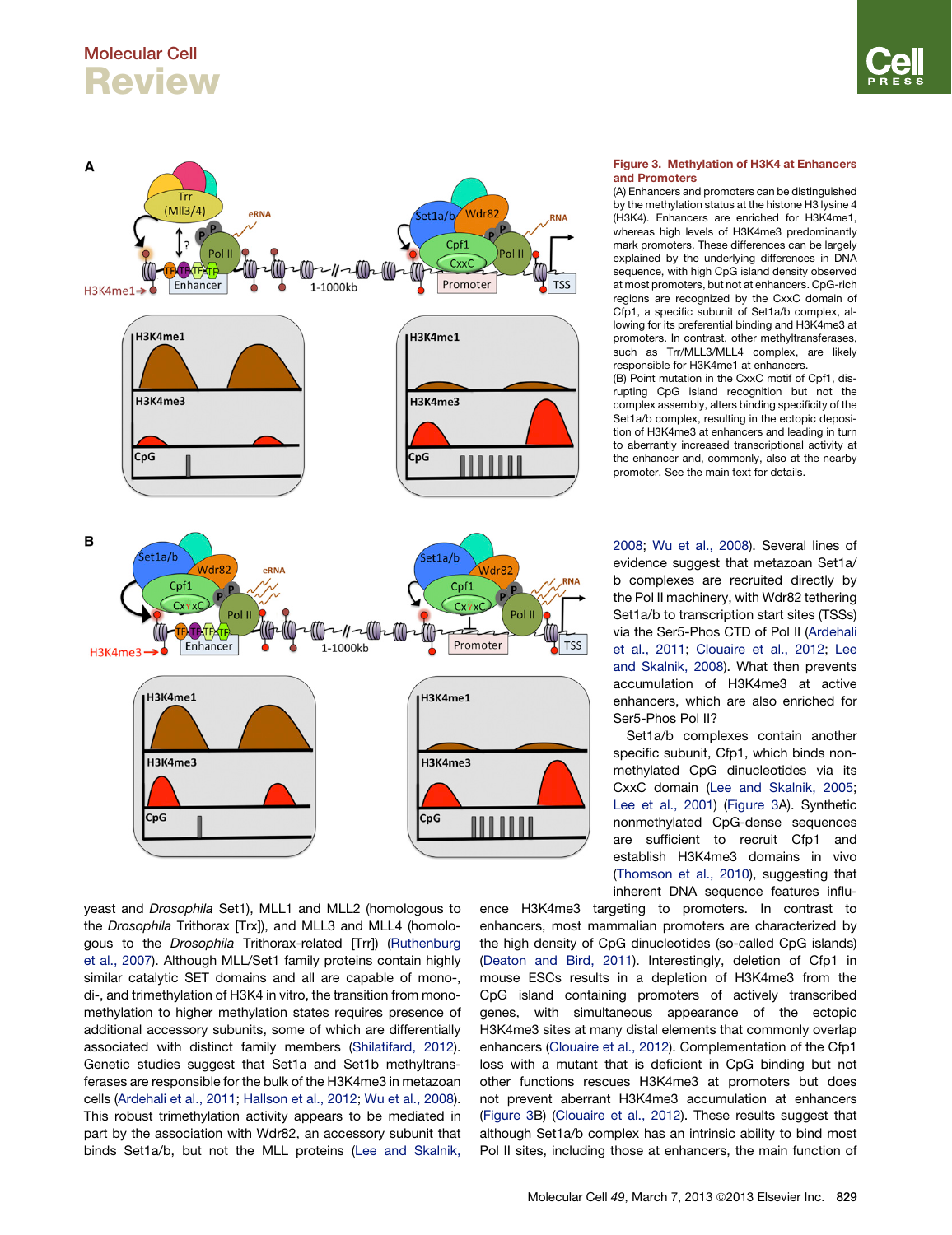<span id="page-5-0"></span>

the CpG binding activity of Cfp1 is to restrict its occupancy toward the CpG-island-rich regions, predominantly occurring around TSSs. In agreement, genome-wide coincidence between presence of the CpG islands and H3K4me3 has been observed ([Guenther et al., 2007](#page-10-0); [Mikkelsen et al., 2007](#page-11-0)). With respect to enhancers, is the restriction of H3K4me3 important for the regulatory function? It appears so, as ectopically H3K4me3 modified distal enhancers are associated with aberrantly elevated level of transcription both from the enhancers and from the nearby promoters [\(Figure 3B](#page-4-0)) ([Clouaire](#page-9-0) [et al., 2012\)](#page-9-0). Nonetheless, a small subset of enhancers characterized by the high CpG content and Pol II occupancy might in fact display H3K4me3 enrichments comparable to those at promoters. Furthermore, alternative mechanisms must exist to deposit high levels of H3K4me3 at CpG-island-poor active promoters.

### Enzymatic Activities Regulating H3K4me1 at Enhancers

The model above explains how Set1a/b H3K4 trimethylase activity is sequestered away from distal elements, but it does not clarify how H3K4me1 mark is written and erased at enhancers. A couple of recent reports indicate that depletion of Trr, a *Drosophila* homolog of MLL3/4, affects global H3K4me1 levels in vivo, whereas knockdown of Set1 or Trx has a minor effect ([Ardehali et al., 2011](#page-9-0); [Herz et al., 2012](#page-10-0)). Furthermore, protein complexes formed by the Trr or MLL3/4 do not seem to possess a CpG binding activity and are unlikely to be subjected to the above-mentioned promoter sequestration mechanism. Consistent with this notion, genomic binding of Trr in *Drosophila* is observed not only at promoters, but also at intergenic regions and gene bodies, with many of the intergenic sites overlapping enhancers ([Herz et al., 2012](#page-10-0)). Based on these observations, Trr in *Drosophila* and MLL3/4 in mammals represent the major candidate enhancer H3K4me1 methyltransferases (Figure 4). In certain cellular contexts, however, this role may be played by other enzymes capable

### Figure 4. Writers, Readers, and Erasers of Major Enhancers Marks

Proteins capable of adding (writers), removing (erasers), and recognizing (readers) major enhancer-associated chromatin modifications, including H3K4me1, H3K9ac, H3K27ac, and 5hmC, are shown. See the main text for details.

of H3K4 monomethylation, including MLL1/2 and Set7/9. Individual studies document association of MLL1/2 and Set7/9 proteins with specific enhancers [\(Jeong et al., 2011](#page-10-0); [Kawabe et al.,](#page-10-0) [2012;](#page-10-0) [Tao et al., 2011\)](#page-12-0), but it remains to be established whether these enzymes do indeed play a broader role in enhancer monomethylation. Ultimately, histone H3K4me1 is lost or reduced at enhancers after they become disengaged or ''decommissioned'' after departure of TFs and Pol II; at least

during ESC differentiation, this process is mediated through demethylation by LSD1 ([Whyte et al., 2012\)](#page-12-0). However, in *Drosophila*, H3K4me1 appears to persist at disengaged enhancers [\(Bonn et al., 2012](#page-9-0)).

A big open question relates to the mechanism of methyltransferase recruitment to distal regulatory regions. MLL proteins have been reported to interact with cell-type-specific and signaling-dependent TFs, including Pax proteins, nuclear receptors, and beta-catenin, suggesting a TF-mediated recruitment mechanism [\(Kawabe et al., 2012;](#page-10-0) [Lee et al., 2006](#page-11-0); [Mo et al.,](#page-11-0) [2006;](#page-11-0) [Patel et al., 2007;](#page-11-0) [Sierra et al., 2006](#page-12-0)). Given that H3K4me1 commonly precedes enhancer activation and occupancy of the relevant enhancer transactivating TFs, it would be most parsimonious if H3K4 monomethyltransferase recruitment was linked to the pioneer factor activity. In support, in several cellular models, appearance of H3K4me1/2 was shown to coincide with binding of the pioneer TFs such as FOXA1 and PU.1 [\(Heinz et al., 2010](#page-10-0); Sérandour et al., 2011). However, other reports indicate that FOXA1 is in fact guided by the preexisting landscape of H3K4me1/2 [\(Lupien et al.,](#page-11-0) [2008\)](#page-11-0). Furthermore, many observations document presence of H3K4me1 over fairly broad regions surrounding enhancers, suggesting spreading of the activity beyond the immediate vicinity of the TF binding site. Potential mechanism of such longer-range stabilization involves histone-mediated interactions or association with noncoding RNAs transcribed in *cis* [\(Wang et al., 2011;](#page-12-0) [Wysocka et al., 2005](#page-12-0)). Still, deposition of the methyl mark seems to precede Pol II binding and enhancer-initiated transcription, suggesting a more complex relationship between enhancer activity and in situ transcripts. Finally, although H3K4me1 primes enhancer regions, not all potential enhancers are premarked in pluripotent cells and H3K4me1 patterns show a significant degree of cell type specificity, at least in mammalian cells. These observations beg the question of how deposition of H3K4me1 is regulated in anticipation of developmental decisions.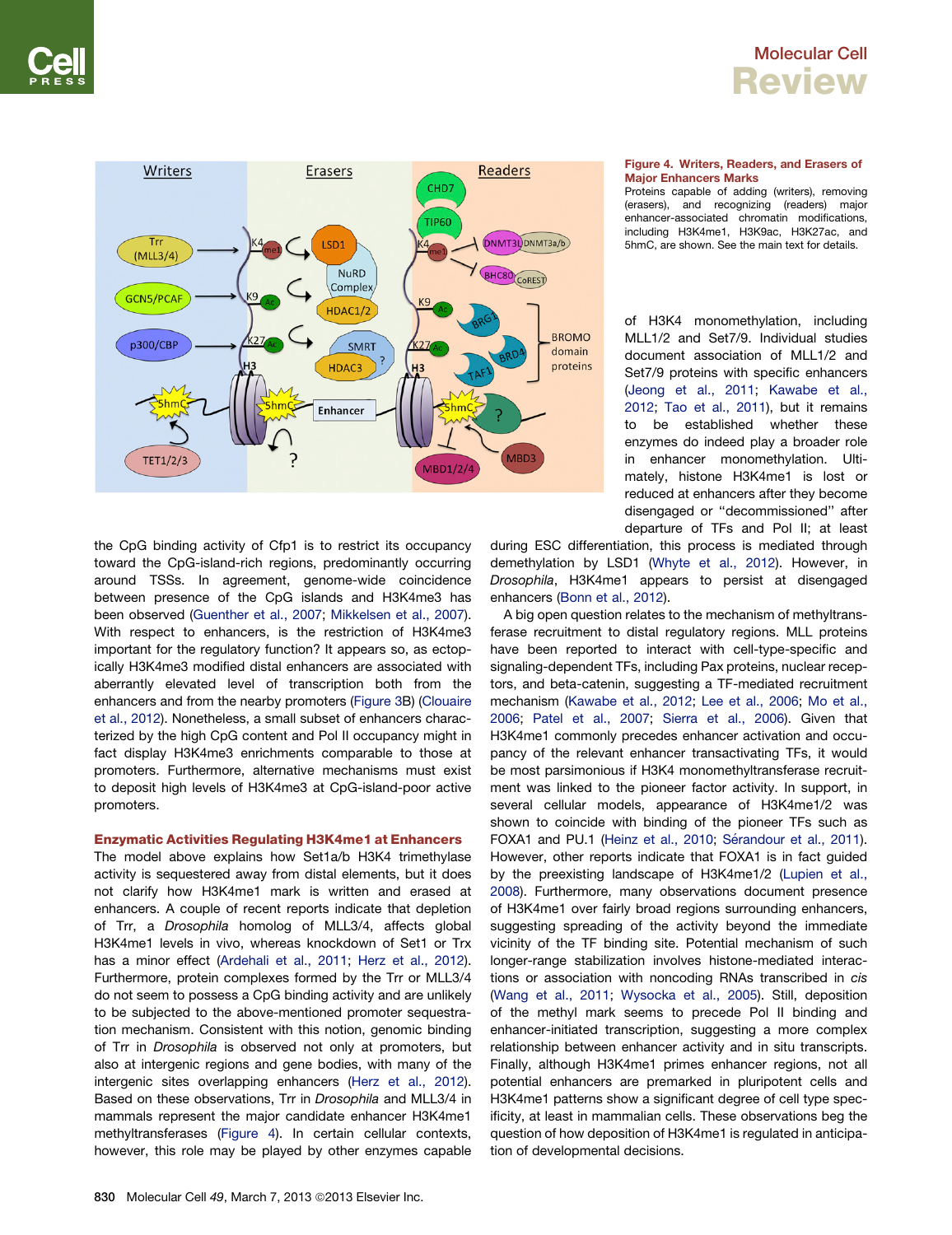### Histone Acetylation at Enhancers

The ability of TFs to activate transcription is dependent on the recruitment of coactivator proteins, many of which have histone acetyltransferase (HAT) activity. Indeed, the first demonstration that histone modifications play a regulatory role in gene expression came from the realization that the *Tetrahymena* homolog of a well-known yeast transcriptional coactivator, Gcn5, is a HAT ([Brownell et al., 1996\)](#page-9-0). Subsequent investigations identified many distinct HATs with coactivator activity and showed that TF-dependent transcriptional activation from chromatinized templates is strongly stimulated by histone acetylation ([Brown et al., 2000;](#page-9-0) [Lee and Workman, 2007\)](#page-11-0). While most of the early studies focused on acetylation of proximal promoters, it should come as no surprise that distal enhancers, which in metazoan organisms are the major sites of combinatorial TF assembly, are also occupied by HATs and acetylated. In recent years, binding of p300 or CBP, two highly homologous HATs, has been used for genome-wide enhancer mapping in different cell types and tissues ([Ghisletti et al.,](#page-10-0) [2010;](#page-10-0) [Heintzman et al., 2009;](#page-10-0) [Kim et al., 2010;](#page-10-0) [Rada-Iglesias](#page-11-0) [et al., 2011](#page-11-0); [Visel et al., 2009](#page-12-0)). p300/CBP are ubiquitously expressed and recruited, often cooperatively, by a broad range of sequence-dependent activators representing distinct TF classes [\(Goodman and Smolik, 2000](#page-10-0)). This general function makes p300/CBP particularly suited for tissue-specific enhancer annotation. Nonetheless, as discussed below, a subset of regulatory regions dependent on HATs other than p300/CBP will inevitably be missed in such analysis.

One of the main substrates acetylated by p300/CBP in vivo is H3K27 [\(Jin et al., 2011](#page-10-0); [Pasini et al., 2010](#page-11-0); [Tie et al., 2009\)](#page-12-0) [\(Figure 4](#page-5-0)). Presence of H3K27ac distinguishes active enhancer states from those poised for activation or disengaged [\(Bonn](#page-9-0) [et al., 2012](#page-9-0); [Creyghton et al., 2010;](#page-9-0) [Heintzman et al., 2009;](#page-10-0) [Rada-Iglesias et al., 2011;](#page-11-0) [Zentner et al., 2011](#page-12-0)). As a consequence, H3K27ac enrichment at distal elements shows a high degree of cell-type specificity, even more so than p300 binding itself. For example, in human ESCs, poised developmental enhancers (discussed in more detail later) are bound by p300, but lack H3K27ac [\(Rada-Iglesias et al., 2011](#page-11-0)). These observations suggest that enhancer acetylation is regulated at multiple steps: (1) p300 recruitment and (2) direct or indirect modulation of its enzymatic activity. To prevent premature acetylation by the preloaded p300, counteracting mechanisms must exist, such as turnover by deacetylases, direct inhibition of p300 enzymatic activity or mutually exclusive relationship with H3K27me3.

Although significant attention has focused on H3K27ac, it is not the only, or perhaps not even the most prominent acetylation mark at enhancers. For one, p300/CBP have other major substrates, such as H3K18ac [\(Jin et al., 2011\)](#page-10-0). Moreover, other HAT complexes are known to function as coactivators for sequence-dependent TFs, and thus should associate with enhancers. In support of this notion, the Gcn5/PCAF HAT complex ATAC, as well as H3K9ac, an acetylation mark preferentially catalyzed by Gcn5/PCAF, have been detected at enhancers ([Ernst et al., 2011](#page-10-0); [Karmodiya et al., 2012;](#page-10-0) [Krebs](#page-10-0) [et al., 2011](#page-10-0); [Zentner et al., 2011\)](#page-12-0) [\(Figure 4\)](#page-5-0). In addition, in human T cells, a subset of TIP60 and MOF genomic binding sites overlaps intergenic DNase hypersensitivity regions, suggesting

association of these MYST family acetyltransferases (and their respective acetylation residues) with a subset of enhancers [\(Wang et al., 2009](#page-12-0)). In fact, the majority of active enhancers is probably occupied by multiple HATs (as are promoters), whereas some elements may preferentially recruit one activity over others. A specific repertoire of HATs and acetylation marks at a given enhancer is likely a reflection of types of bound TFs, their cooperativity in HAT recruitment, and the presence of modulatory inputs on enzymatic activities.

### Consequences of Enhancer Acetylation

Acetylated lysine residues are recognized by bromodomains, present in diverse nuclear proteins, including HATs themselves (e.g., p300, CBP, PCAF, and Gcn5), ATP-dependent remodelers (e.g., BPTF, WSTF, BRG1, and BRM), TFIID components (e.g., TAF1 and TAF1L), and factors regulating transcriptional pause release (e.g., BRD4) [\(Filippakopoulos and Knapp, 2012](#page-10-0)). In the context of promoters, many examples illustrate that histone acetyl-lysine recognition is important for stabilization of bromodomain-containing complexes on chromatin [\(Sanchez and](#page-11-0) [Zhou, 2009](#page-11-0)) (for a comprehensive view of histone-binding activity of human bromodomain proteins, see [Filippakopoulos](#page-10-0) [et al., 2012\)](#page-10-0). It is important to bear in mind, however, that bromodomain proteins can also recognize nonhistone acetylation, and thus in some cases they might be tethered to enhancer regions via recognition of acetylated TFs rather than histones, as has been demonstrated for acetylated GATA1 and bromodomain protein BRD3 [\(Lamonica et al., 2011](#page-11-0)). Regardless, bromodomain proteins associated with distinct aspects of transcriptional regulation, including preinitiation complex assembly (e.g., TAF1), initiation (e.g., various HATs and BRG1), and transition to elongation (e.g., BRD4) broadly associate with putative distal enhancers in ChIP-seq studies [\(De et al., 2011;](#page-9-0) [Rada-Iglesias](#page-11-0) [et al., 2011;](#page-11-0) [Wang et al., 2009;](#page-12-0) [Zhang et al., 2012](#page-12-0)) [\(Figure 4\)](#page-5-0). This complexity probably reflects the fact that in addition to being major sites of TF-dependent coactivator assembly, enhancers are also active sites of transcription. While many of the aforementioned proteins are probably initially recruited to enhancers via bromodomain-independent mechanisms, acetyl-lysine recognition may stabilize and amplify activating signals (for example, through effective tethering of various HATs) and contribute to the cooperative mechanisms.

An intriguing possibility is that in addition to bromodomain protein-mediated roles, histone acetylation may directly affect enhancer function through attenuating nuclesomal stability, promoting chromatin decompaction and/or regulating enhancerpromoter communication. Due to the charged nature of both the histone octamer and the DNA, electrostatic interactions play a key role in the nucleosome's overall stability. These interactions can be affected by charge-nullifying modifications such as lysine acetylation, particularly occurring in the context of histone globular domains [\(Fenley et al., 2010](#page-10-0)). Furthermore, histone acetylation can have a direct effect on chromatin structure. For example, H4K16ac was shown to disrupt 30 nm fiber formation and impede ability of chromatin to form cross-fiber interactions [\(Shogren-Knaak et al., 2006\)](#page-12-0). Specifically in relation to potential enhancer mechanisms, communication between distant DNA regions on nucleosomal arrays is dependent on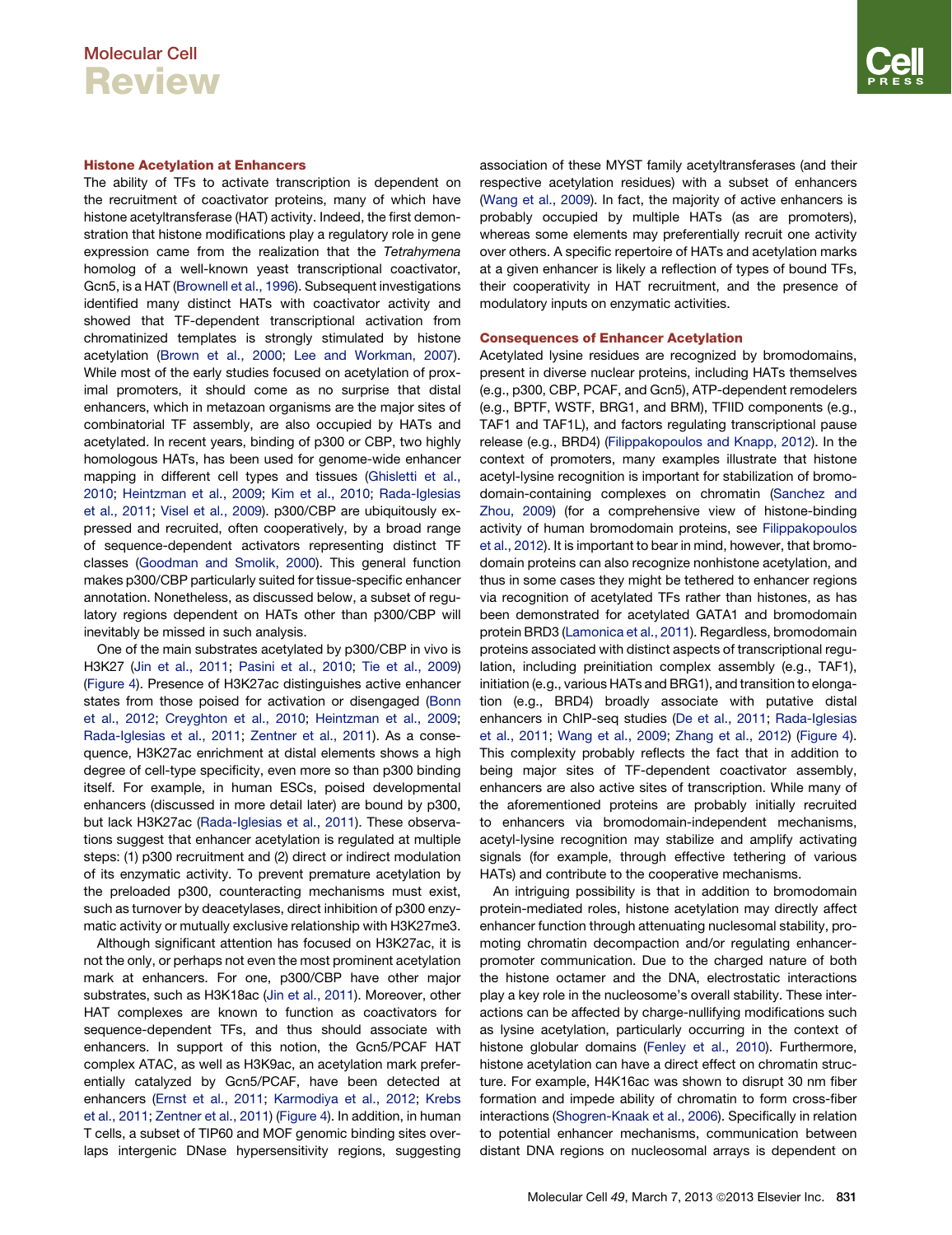the presence of histone tails [\(Kulaeva et al., 2012\)](#page-10-0). Computational models predict that this dependence is a consequence of transient electrostatic internucleosomal interactions mediated by the N-terminal tails of the core histones [\(Kulaeva et al., 2012](#page-10-0)). Therefore, acetylation of histone tails, which affects their electrostatic charge, could regulate long-distance enhancer-promoter communication on the chromatin fiber, but this hypothesis awaits experimental validation in future studies.

### Interplay between Enhancers and H3K27me3

One of the surprising outcomes of recent epigenomic studies was the discovery of the widespread priming of differentiationassociated enhancers by H3K4me1. Interestingly, in pluripotent cells, such as human and mouse ESCs, a large subclass of enhancers enriched for H3K4me1, but lacking H3K27ac, is also marked by H3K27me3 and bound by the Polycomb complex PRC2 ([Rada-Iglesias et al., 2011;](#page-11-0) [Zentner et al., 2011\)](#page-12-0) ([Figure 1C](#page-1-0)). These elements, termed ''poised enhancers,'' are located near key early developmental genes and share most of the properties of active enhancers, including similar levels of nucleosomal depletion, p300, and BRG1 binding. Yet, poised enhancers are unable to drive gene expression in pluripotent cells, although they acquire such ability during differentiation, coincidentally with the loss of H3K27me3 and gain of H3K27ac ([Rada-Iglesias et al., 2011\)](#page-11-0). Surprisingly, poised enhancers in human ESCs are already looped to their target promoters, whereas in other cell types, efficient promoter communication is largely associated with active enhancers (J. Dekker, personal communication) ([Sanyal et al., 2012](#page-11-0)). Consequently, differentiated cell types, but not ESCs, show a high correlation of enhancer-promoter looping events with gene expression (J. Dekker, personal communication) [\(Sanyal et al., 2012](#page-11-0)). Observed long-range interactions of poised enhancers in ESCs might be mediated by the Polycomb proteins, as has been reported in other contexts [\(Tiwari et al., 2008](#page-12-0); [Tolhuis et al.,](#page-12-0) [2011](#page-12-0)). Consistently, genes located in proximity of H3K27 methylated enhancers commonly have so-called bivalently marked promoters, characterized by the simultaneous presence of the H3K4me3 and H3K27me3 and association with PRC2.

Regardless, H3K27me3 enrichment has not been broadly observed at enhancers in other cell types, suggesting that poised enhancers in ESCs may reflect unique Polycomb regulation in pluripotent cells. Nonetheless, the interplay between distal enhancer activity and H3K27me3 status at promoters probably occurs in many different tissues and contexts. For example, in erythroid cells, enhancer function is required for Polycomb eviction from  $\alpha$ -globin promoter, and this mechanism is dependent on the enhancer-mediated recruitment of the H3K27me3 demethylase, Jmjd3 ([Vernimmen et al., 2011\)](#page-12-0). Interestingly, a second known mammalian H3K27me3 demethylase, UTX, is a specific subunit of the MLL3/MLL4/Trr complex (reviewed in [Shilatifard, 2012](#page-12-0); [Swigut and Wysocka, 2007](#page-12-0)), which, as we discussed, is a major candidate for the enhancer H3K4 monomethyltransferase.

### Complexity of Enhancer Histone Modification Patterns

Although a fairly limited set of modifications, H3K4me1/3, H3K27ac, and H3K27me3, is ubiquitously utilized to map and

distinguish active and poised enhancers and promoters, these marks represent only a fragment of the full repertoire of histone modifications decorating distal regulatory regions. For example, various acetylation marks, including H3K9ac and H3K18ac, were detected at putative enhancers ([Ernst et al., 2011](#page-10-0); [Zentner](#page-12-0) [et al., 2011\)](#page-12-0), as was histone crotonylation ([Tan et al., 2011](#page-12-0)), H3K79me2/3 [\(Bonn et al., 2012;](#page-9-0) [Djebali et al., 2012\)](#page-10-0), and, in the context of poised enhancers, H3K9me3 [\(Zentner et al.,](#page-12-0) [2011\)](#page-12-0). An interesting study demonstrated that in *Drosophila*, enhancers are phosphorylated at H3S10 and H3S28 and that recruitment of JIL1, kinase responsible for the H3 phosphorylation, is required for the CBP-dependent H3K27ac ([Kellner](#page-10-0) [et al., 2012\)](#page-10-0). Thus, kinase signaling cascades may regulate enhancer activity not only through modulation of TF binding, but also by directly affecting chromatin states.

What other histone modifications can we expect to find at enhancers? Probably those catalyzed by TF-dependent coactivators with enzymatic activities. Various HATs certainly make a good case, and others might include arginine methyltransferases CARM1 and PRMT1, which function as nuclear receptor coactivators, and catalyze H3R17me and H4R3me, respectively. The next few years will almost certainly bring discoveries of many new enhancer-associated marks, their readers, writers, and erasers, and the regulatory interplay among them. Adding to this complexity, recent analyses of epigenomic data point toward another layer of diversity associated with chromatin states at enhancer elements: pervasive asymmetry of histone modification signals and nucleosome positioning in relation to the TF and Pol II occupancy ([Kundaje et al., 2012\)](#page-11-0). Such asymmetry suggests that enhancers have inherent orientation determined by (or reflected in) their chromatin environment.

### Functionality of Histone Modifications at Enhancers: Can We Test It?

Although chromatin signatures are highly predictive of enhancer position and activity, direct evidence supporting functionality of enhancer chromatin modifications in vivo is still lacking. This is in large part a consequence of technical difficulties in performing functional experiments that would unambiguously distinguish cause from consequence. In the absence of better methodologies, many studies utilized one (or both) of two approaches: (1) knockout/knockdown of relevant modifying and demodifying enzymes, and (2) specific mutations of the reader domains, affecting their ability to recognize modified target residue. Although the former approach is useful and revealed chromatin modifying enzymes to be major regulators of development, differentiation, and disease, it is plagued by two major caveats, which are that histone-modifying proteins often have major nonenzymatic functions and that their enzymatic activity is not limited to histones. The second aforementioned approach is more direct and informed by the expansive structural studies, which underscore specificity of most reader modules both for the type of the modification and the surrounding amino acid sequence ([Taverna et al., 2007\)](#page-12-0). One relevant example of utilizing reader domain mutations to assess functional consequences of enhancer-associated modification is provided by the study on the role of TIP60 during the estrogen receptor (ER) response [\(Jeong et al., 2011\)](#page-10-0). Point mutations of the TIP60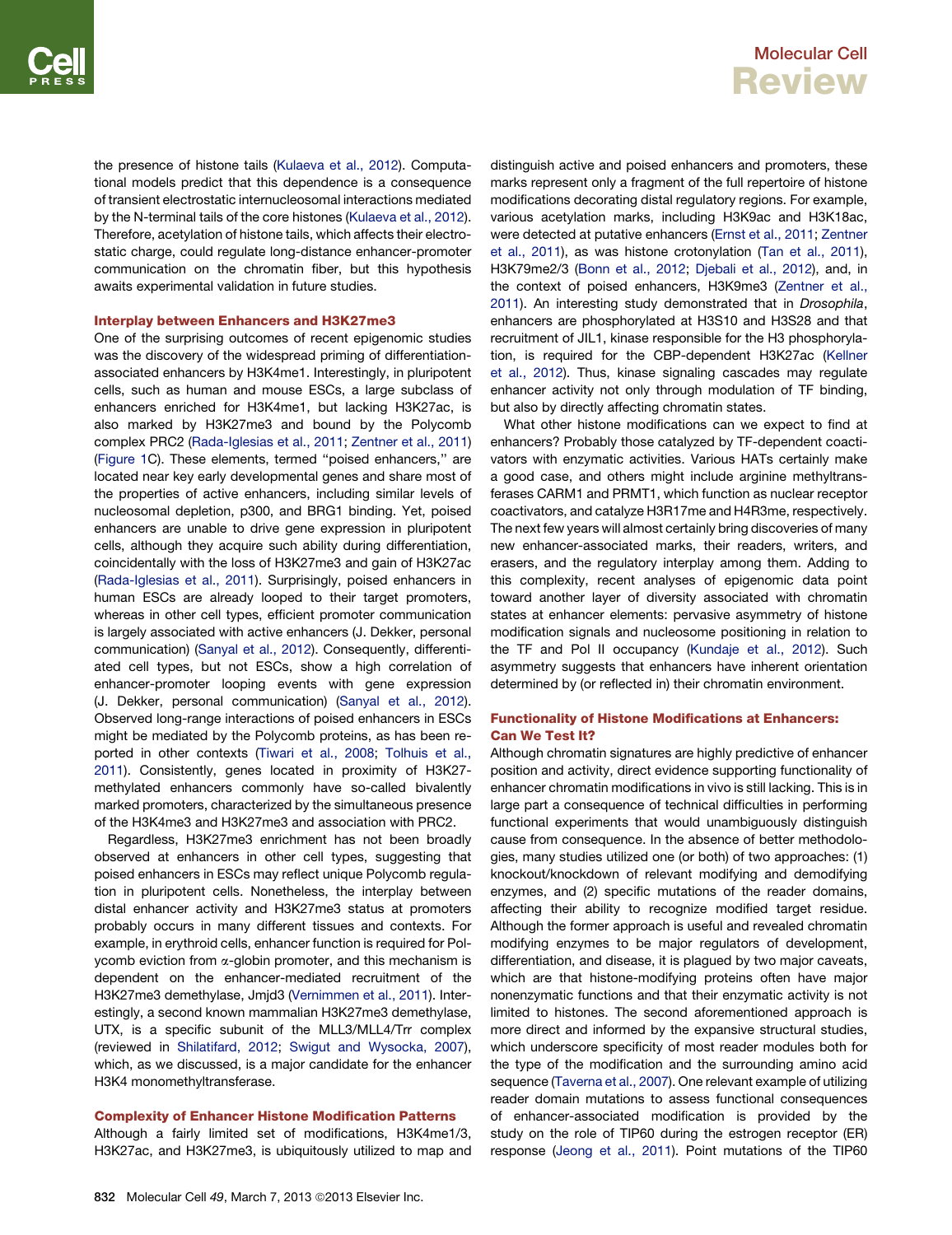chromodomain, which affect H3K4me1 recognition, also impair TIP60 recruitment to the ER-responsive enhancers and perturb hormone activated gene expression [\(Jeong et al., 2011\)](#page-10-0).

A more direct approach to access functionality of specific modifications in vivo would involve replacement of wild-type histones with versions mutated at specific residue(s) of interest. However, with the exception of certain rare variants, such replacement experiments are generally not feasible in vertebrates, which have many copies of each canonical histone gene, in multiple locations throughout the genome. Nonetheless, histone H3 replacement experiments in a simple multicellular organism, *Neurospora crassa*, demonstrated that point mutations in either of the K4, K9, or K27 residues are incompatible with organismal viability ([Adhvaryu et al., 2011](#page-9-0)), suggesting a key functional role of these histone tail residues (and presumably their modifications) in complex organisms. However, even in cases where histone replacements could be introduced, interpretation is still complicated by the fact that certain amino acids can be modified by a multitude of marks (for example, lysines can be acetylated, butyrylated, crotonylated, methylated, ubiquitylated, and sumoylated), and specific histone residues are indeed known to be subject of distinct posttranslational modifications. Moreover, since enhancer-associated marks are also commonly present at promoters, replacement experiments would not distinguish enhancer-specific versus promoterspecific function. Clearly, new technologies, perhaps utilizing site-specific incorporation of unnatural amino acids into proteins in vivo ([Davis and Chin, 2012\)](#page-9-0), will be required to precisely address questions of histone mark functionality in the future.

#### DNA Methylation at Enhancers: Driver or Passenger?

DNA methylation at 5-methylcytosine (5mC), preferentially established at CpG dinucleotides by DNA methyltransferases (DNMTs), has been predominantly implicated in genome silencing in various biological processes (reviewed in [Jones,](#page-10-0) [2012\)](#page-10-0). Recent genome-wide analyses document strong anticorrelation between enrichment of active enhancer histone marks and DNA methylation density [\(Koch and Andrau, 2011;](#page-10-0) [Schmidl](#page-11-0) [et al., 2009;](#page-11-0) [Stadler et al., 2011;](#page-12-0) [Thurman et al., 2012](#page-12-0)) Similarly, presence of TFs and coactivator binding inversely correlates with DNA methylation [\(Neph et al., 2012;](#page-11-0) [Stadler et al., 2011;](#page-12-0) [Thurman et al., 2012\)](#page-12-0). Moreover, since active enhancer signatures show high degree of cell-type specificity, so do sites of DNA hypomethylation ([Bock et al., 2012;](#page-9-0) [Lister et al., 2009;](#page-11-0) [Sta](#page-12-0)[dler et al., 2011](#page-12-0)). These observations are in agreement with the predominant function of 5mC in gene silencing, and with the long-held view that DNA methylation interferes with binding of many TFs. They also illustrate that DNA methylation at regulatory elements is much more dynamic than previously appreciated.

Nonetheless, correlation alone does not distinguish between two scenarios: (1) DNA methylation plays an active role in shaping enhancer landscapes via eviction of TFs from their cognate sites and (2) TFs are drivers of hypomethylated states, whereas DNA methylation passively fills in sites vacated by TFs departed from decommissioned enhancers. A couple of recent reports argue in favor of the second scenario [\(Stadler](#page-12-0) [et al., 2011;](#page-12-0) [Thurman et al., 2012](#page-12-0)). Stadler et al. demonstrated that binding of TFs (in this case, CTCF and REST) is sufficient to induce the formation of hypomethylated regions, even in the context of pre-existing DNA methylation at these sites. On the other hand, TF loss allows for subsequent remethylation [\(Stadler](#page-12-0) [et al., 2011\)](#page-12-0). In agreement with the latter notion, comparisons among a large number of ENCODE data sets revealed significant negative correlation between expression of a given TF and methylation of its cognate binding sites within the DNase hypersensitive regions; this anticorrelation held true for over 70% of all interrogated TFs ([Thurman et al., 2012\)](#page-12-0). While these observations suggest a passive role for DNA methylation in filling in decommissioned enhancers, future work is needed to uncover the means through which TFs can access previously methylated DNA or induce changes in DNA methylation patterns. We already discussed one potential mechanism, which may prevent redeposition of DNA methylation at sites associated with H3K4me1 via interference with Dnmt3L binding. Intriguingly, the first glimpse of a putative active demethylation mechanism is provided by the robust association of developmental enhancers with 5 hydroxymethyl-cytosine (5hmC).

#### A New Kid on the Block: 5-Hydroxymethylcytosine

Although 5mC has long been regarded as a stable, highly heritable mark, recent discoveries revealed that 5mC undergoes enzymatic oxidation by the Tet family proteins to produce 5 hydroxymethyl-cytosine (5hmC), an intermediate on a pathway to active DNA demethylation via a couple of alterative biochem-ical pathways (reviewed in [Dahl et al., 2011](#page-9-0); [Kriukiene](#page-10-0) [et al.,](#page-10-0) [2012;](#page-10-0) [Tan and Shi, 2012](#page-12-0)). 5hmC has been detected in genomes of several cell types, including ESCs, where it positively correlates with gene activity and is found at promoters, gene bodies, and enhancers [\(Ficz et al., 2011](#page-10-0); [Pastor et al., 2011;](#page-11-0) [Stroud et al.,](#page-12-0) [2011;](#page-12-0) [Szulwach et al., 2011;](#page-12-0) [Valinluck et al., 2004;](#page-12-0) [Wu and](#page-12-0) [Zhang, 2010](#page-12-0)). With respect to the latter elements and in contrast to 5mC, 5hmC coincides with H3K4me1 and H3K27ac and follows active enhancer marks during differentiation (Sérandour [et al., 2011;](#page-12-0) [Stroud et al., 2011\)](#page-12-0). A recent report provided the first single-base-resolution 5hmC map in mouse and human ESCs, revealing that 5hmC is most abundant at both poised and active enhancers [\(Yu et al., 2012](#page-12-0)), rather than at CpG-rich promoters, as previously suggested [\(Pastor et al., 2011;](#page-11-0) [Wu and Zhang,](#page-12-0) [2011\)](#page-12-0). 5hmC enrichment at enhancers is characterized by a bimodal distribution flanking TF binding sites, by the inverse correlation with 5mC, and by the high concordance with H3K4me1 ([Yu et al., 2012\)](#page-12-0). These results are consistent with an attractive hypothesis that, at least in cell types in which Tet enzymes are expressed, enhancer priming/poising involves active DNA demethylation through the 5hmC intermediate.

Curiously, however, 5hmC is distributed around, but not within, TF consensus motifs ([Yu et al., 2012\)](#page-12-0), whereas 5mC depletion is strongest directly at the TF motifs [\(Neph et al.,](#page-11-0) [2012\)](#page-11-0). Therefore, a model whereby 5hmC only functions as a step in removal of 5mC to allow TF binding is perhaps too simplistic. In fact, 5hmC may be a part of enhancer activation process in its own right by counteracting transcriptionally restrictive chromatin states or recruiting heretofore-unidentified effector proteins. Several methyl-CpG binding proteins present in repressor complexes, such as MBD1, MBD2, and MBD4, preferentially bind 5mC over 5hmC, whereas MBD3 was shown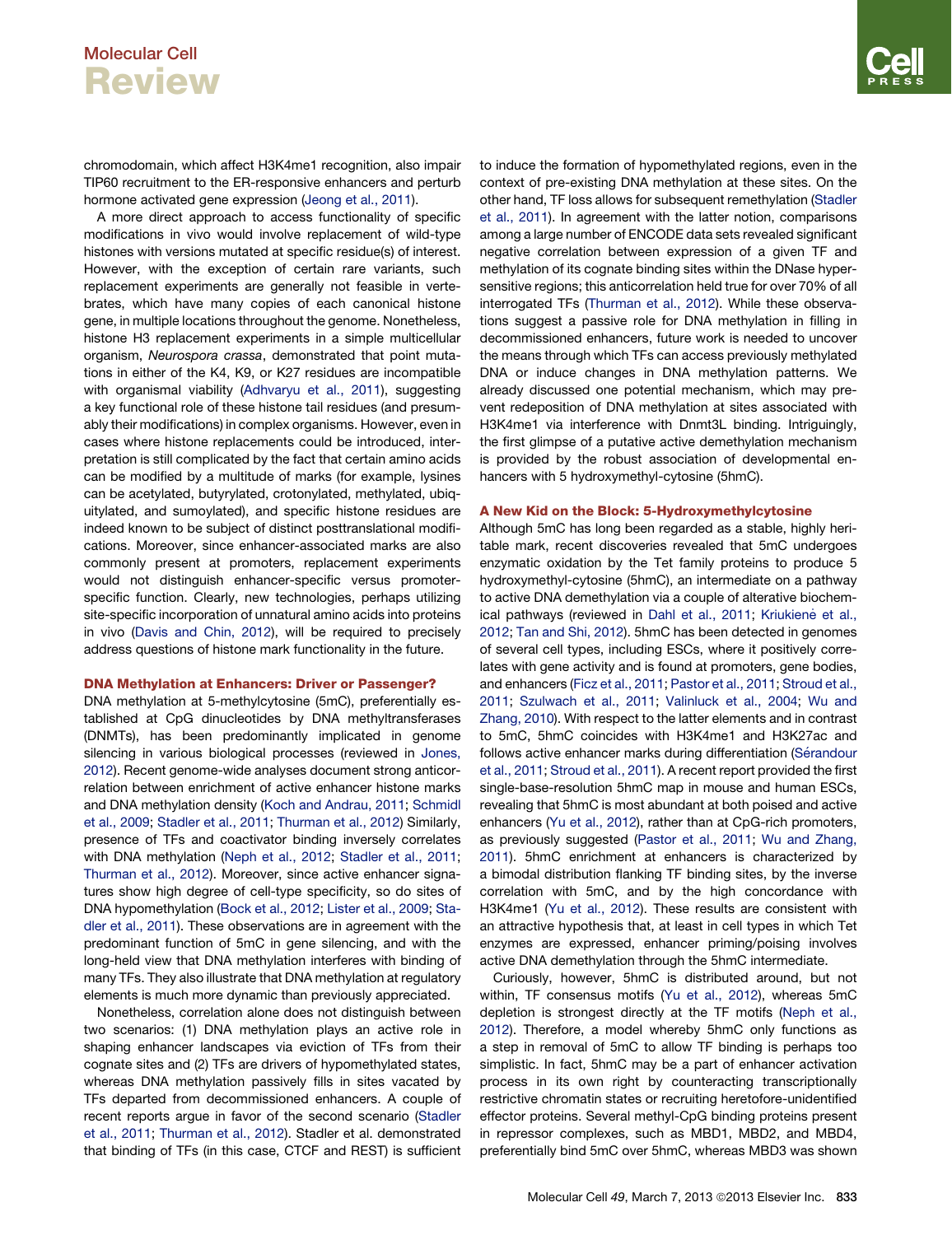<span id="page-9-0"></span>to exhibit a reverse preference [\(Yildirim et al., 2011\)](#page-12-0) [\(Figure 4](#page-5-0)). Finally, the fate of 5hmC itself needs to be further explored in the context of enhancers: is it destined for further oxidation to 5-formylcytosine (5fC) and 5-carboxylcytosine (5caC)? Does it always lead to demethylation or perhaps more direct mechanisms exist for turning it back into 5mC after enhancer decomissioning?

### Concluding Remarks

Understanding that enhancers share common chromatin features has revolutionized our ability to discover them in a genome-wide, cell-type-specific, and conservation-independent manner. Such genome-wide analyses revealed unexpected abundance and dynamics of enhancer elements in the mammalian genomes. Despite technical difficulties in directly testing the functional impact of enhancer modifications in a cellular or organismal context, evidence begins to emerge that, beyond merely serving as a convenient indexing system, chromatin modifications provide an important layer of enhancer regulation. As we discussed here, they might contribute to the combinatorial assembly of transcriptional complexes, promote enhancer accessibility for TFs, prime regulatory elements for future use, and perhaps even modulate long-range communication with promoters. Nonetheless, insights into the precise mechanisms regarding functional consequences of enhancer chromatin modifications are still lacking, and new technologies and approaches will be required to obtain them. Moreover, given that enhancers and promoters share many features, such as common chromatin modifications, as well as the association with transcriptional machinery and transcription itself, traditional lines functionally separating enhancers from promoters is beginning to blur. It will be critical to delineate in the future which of these similarities might result from limitations of our current assays (such as indirect crosslinking in ChIP experiments) and which reflect true functional differences between the two classes of elements, specified by the inherent diversity of their sequence features. Finally, a big challenge for the future will be to understand how chromatin states relate to other regulatory inputs that are being integrated at enhancers, such as information encoded by the genome, cellular history, and extracellular signaling.

#### ACKNOWLEDGMENTS

We thank A. Rada-Iglesias for insightful comments. J.W. is supported by the NIHGM 095555-01 and CIRM RB3-05100 grants and the W.M. Keck Foundation; E.C. is a Howard Hughes Medical Institute Fellow of The Helen Hay Whitney Foundation.

#### **REFERENCES**

Adams, C.C., and Workman, J.L. (1995). Binding of disparate transcriptional activators to nucleosomal DNA is inherently cooperative. Mol. Cell. Biol. *15*, 1405–1421.

Adhvaryu, K.K., Berge, E., Tamaru, H., Freitag, M., and Selker, E.U. (2011). Substitutions in the amino-terminal tail of neurospora histone H3 have varied effects on DNA methylation. PLoS Genet. *7*, e1002423.

Altaf, M., Auger, A., Monnet-Saksouk, J., Brodeur, J., Piquet, S., Cramet, M., Bouchard, N., Lacoste, N., Utley, R.T., Gaudreau, L., and Côté, J. (2010). NuA4-dependent acetylation of nucleosomal histones H4 and H2A directly stimulates incorporation of H2A.Z by the SWR1 complex. J. Biol. Chem. *285*, 15966–15977.

De, S., Wurster, A.L., Precht, P., Wood, W.H., 3rd, Becker, K.G., and Pazin, M.J. (2011). Dynamic BRG1 recruitment during T helper differentiation and activation reveals distal regulatory elements. Mol. Cell. Biol. *31*, 1512–1527.

de Wit, E., and de Laat, W. (2012). A decade of 3C technologies: insights into nuclear organization. Genes Dev. *26*, 11–24.

Deaton, A.M., and Bird, A. (2011). CpG islands and the regulation of transcription. Genes Dev. *25*, 1010–1022.

Arnold, C.D., Gerlach, D., Stelzer, C., Boryn, L.M., Rath, M., and Stark, A. (2013). Genome-Wide Quantitative Enhancer Activity Maps Identified by STARR-seq. Science. http://dx.doi.org/10.1126/science.1232542.

Barski, A., Cuddapah, S., Cui, K., Roh, T.Y., Schones, D.E., Wang, Z., Wei, G., Chepelev, I., and Zhao, K. (2007). High-resolution profiling of histone methylations in the human genome. Cell *129*, 823–837.

Blow, M.J., McCulley, D.J., Li, Z., Zhang, T., Akiyama, J.A., Holt, A., Plajzer-Frick, I., Shoukry, M., Wright, C., Chen, F., et al. (2010). ChIP-Seq identification of weakly conserved heart enhancers. Nat. Genet. *42*, 806–810.

Bock, C., Beerman, I., Lien, W.H., Smith, Z.D., Gu, H., Boyle, P., Gnirke, A., Fuchs, E., Rossi, D.J., and Meissner, A. (2012). DNA methylation dynamics during in vivo differentiation of blood and skin stem cells. Mol. Cell *47*, 633–647.

Bogdanovic, O., Fernandez-Miñán, A., Tena, J.J., de la Calle-Mustienes, E., Hidalgo, C., van Kruysbergen, I., van Heeringen, S.J., Veenstra, G.J., and Gómez-Skarmeta, J.L. (2012). Dynamics of enhancer chromatin signatures mark the transition from pluripotency to cell specification during embryogenesis. Genome Res. *22*, 2043–2053.

Bönisch, C., and Hake, S.B. (2012). Histone H2A variants in nucleosomes and chromatin: more or less stable? Nucleic Acids Res. *40*, 10719–10741.

Bonn, S., Zinzen, R.P., Girardot, C., Gustafson, E.H., Perez-Gonzalez, A., Delhomme, N., Ghavi-Helm, Y., Wilczyński, B., Riddell, A., and Furlong, E.E. (2012). Tissue-specific analysis of chromatin state identifies temporal signatures of enhancer activity during embryonic development. Nat. Genet. *44*, 148–156.

Brown, C.E., Lechner, T., Howe, L., and Workman, J.L. (2000). The many HATs of transcription coactivators. Trends Biochem. Sci. *25*, 15–19.

Brownell, J.E., Zhou, J., Ranalli, T., Kobayashi, R., Edmondson, D.G., Roth, S.Y., and Allis, C.D. (1996). Tetrahymena histone acetyltransferase A: a homolog to yeast Gcn5p linking histone acetylation to gene activation. Cell *84*, 843–851.

Buecker, C., and Wysocka, J. (2012). Enhancers as information integration hubs in development: lessons from genomics. Trends Genet. *28*, 276–284.

Bulger, M., and Groudine, M. (2011). Functional and mechanistic diversity of distal transcription enhancers. Cell *144*, 327–339.

Clouaire, T., Webb, S., Skene, P., Illingworth, R., Kerr, A., Andrews, R., Lee, J.H., Skalnik, D., and Bird, A. (2012). Cfp1 integrates both CpG content and gene activity for accurate H3K4me3 deposition in embryonic stem cells. Genes Dev. *26*, 1714–1728.

Creyghton, M.P., Markoulaki, S., Levine, S.S., Hanna, J., Lodato, M.A., Sha, K., Young, R.A., Jaenisch, R., and Boyer, L.A. (2008). H2AZ is enriched at polycomb complex target genes in ES cells and is necessary for lineage commitment. Cell *135*, 649–661.

Creyghton, M.P., Cheng, A.W., Welstead, G.G., Kooistra, T., Carey, B.W., Steine, E.J., Hanna, J., Lodato, M.A., Frampton, G.M., Sharp, P.A., et al. (2010). Histone H3K27ac separates active from poised enhancers and predicts developmental state. Proc. Natl. Acad. Sci. USA *107*, 21931–21936.

Dahl, C., Grønbæk, K., and Guldberg, P. (2011). Advances in DNA methylation: 5-hydroxymethylcytosine revisited. Clin. Chim. Acta *412*, 831–836.

Davis, L., and Chin, J.W. (2012). Designer proteins: applications of genetic code expansion in cell biology. Nat. Rev. Mol. Cell Biol. *13*, 168–182.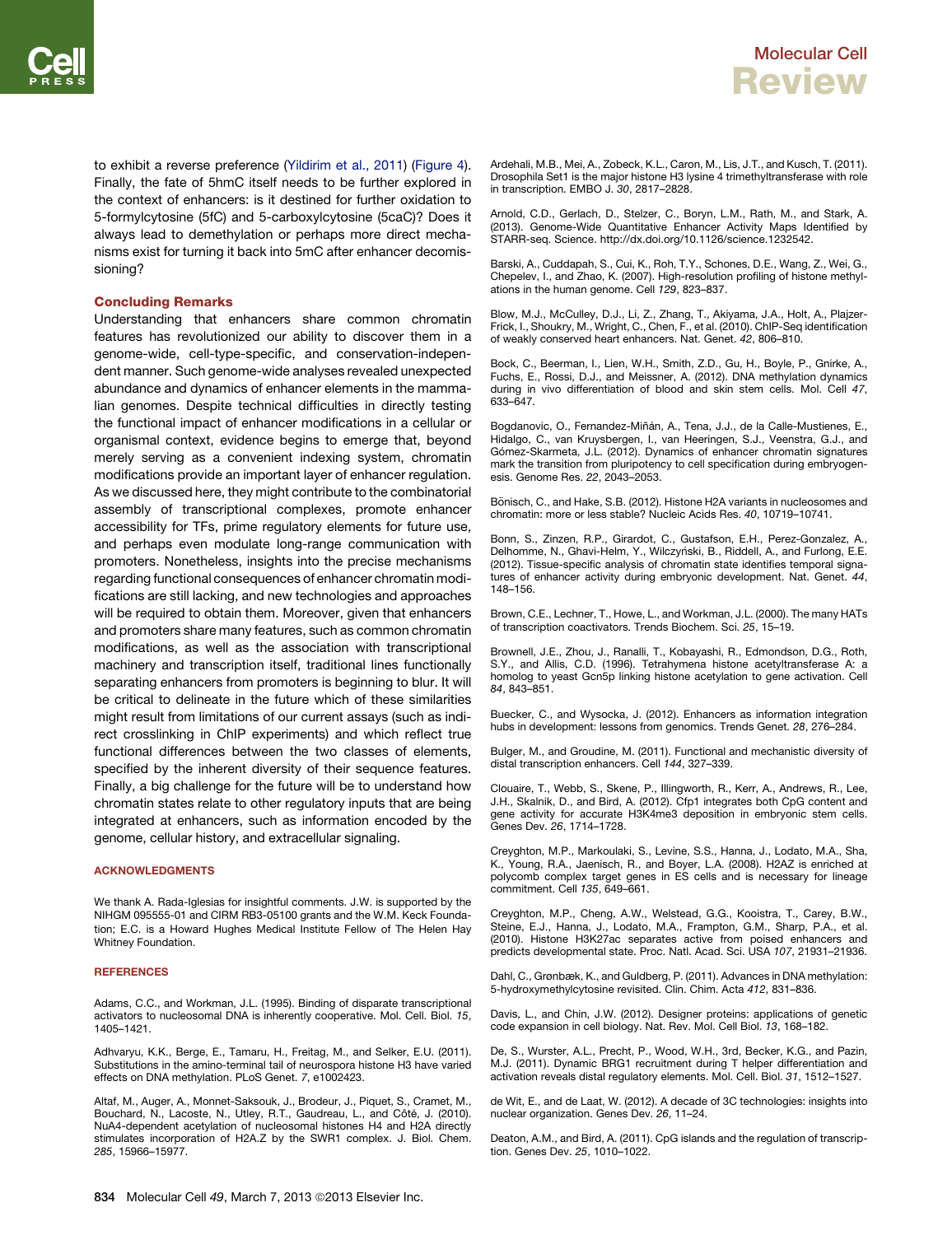<span id="page-10-0"></span>Djebali, S., Davis, C.A., Merkel, A., Dobin, A., Lassmann, T., Mortazavi, A., Tanzer, A., Lagarde, J., Lin, W., Schlesinger, F., et al. (2012). Landscape of transcription in human cells. Nature *489*, 101–108.

Dunham, I., Kundaje, A., Aldred, S.F., Collins, P.J., Davis, C.A., Doyle, F., Epstein, C.B., Frietze, S., Harrow, J., Kaul, R., et al.; ENCODE Project Consortium. (2012). An integrated encyclopedia of DNA elements in the human genome. Nature *489*, 57–74.

Ernst, J., Kheradpour, P., Mikkelsen, T.S., Shoresh, N., Ward, L.D., Epstein, C.B., Zhang, X., Wang, L., Issner, R., Coyne, M., et al. (2011). Mapping and analysis of chromatin state dynamics in nine human cell types. Nature *473*, 43–49.

Fenley, A.T., Adams, D.A., and Onufriev, A.V. (2010). Charge state of the globular histone core controls stability of the nucleosome. Biophys. J. *99*, 1577– 1585.

Ficz, G., Branco, M.R., Seisenberger, S., Santos, F., Krueger, F., Hore, T.A., Marques, C.J., Andrews, S., and Reik, W. (2011). Dynamic regulation of 5-hydroxymethylcytosine in mouse ES cells and during differentiation. Nature *473*, 398–402.

Filippakopoulos, P., and Knapp, S. (2012). The bromodomain interaction module. FEBS Lett. *586*, 2692–2704.

Filippakopoulos, P., Picaud, S., Mangos, M., Keates, T., Lambert, J.P., Barsyte-Lovejoy, D., Felletar, I., Volkmer, R., Müller, S., Pawson, T., et al. (2012). Histone recognition and large-scale structural analysis of the human bromodomain family. Cell *149*, 214–231.

Ghisletti, S., Barozzi, I., Mietton, F., Polletti, S., De Santa, F., Venturini, E., Gregory, L., Lonie, L., Chew, A., Wei, C.L., et al. (2010). Identification and characterization of enhancers controlling the inflammatory gene expression program in macrophages. Immunity *32*, 317–328.

Gibcus, J.H., and Dekker, J. (2013). The hierarchy of the 3D genome. Molecular Cell *49,* this issue, 773–782.

Goldberg, A.D., Banaszynski, L.A., Noh, K.M., Lewis, P.W., Elsaesser, S.J., Stadler, S., Dewell, S., Law, M., Guo, X., Li, X., et al. (2010). Distinct factors control histone variant H3.3 localization at specific genomic regions. Cell *140*, 678–691.

Goodman, R.H., and Smolik, S. (2000). CBP/p300 in cell growth, transformation, and development. Genes Dev. *14*, 1553–1577.

Gross, D.S., and Garrard, W.T. (1988). Nuclease hypersensitive sites in chromatin. Annu. Rev. Biochem. *57*, 159–197.

Guenther, M.G., Levine, S.S., Boyer, L.A., Jaenisch, R., and Young, R.A. (2007). A chromatin landmark and transcription initiation at most promoters in human cells. Cell *130*, 77–88.

Hallson, G., Hollebakken, R.E., Li, T., Syrzycka, M., Kim, I., Cotsworth, S., Fitzpatrick, K.A., Sinclair, D.A., and Honda, B.M. (2012). dSet1 is the main H3K4 di- and tri-methyltransferase throughout Drosophila development. Genetics *190*, 91–100.

Harrison, M.M., Li, X.Y., Kaplan, T., Botchan, M.R., and Eisen, M.B. (2011). Zelda binding in the early Drosophila melanogaster embryo marks regions subsequently activated at the maternal-to-zygotic transition. PLoS Genet. *7*, e1002266.

Heintzman, N.D., Stuart, R.K., Hon, G., Fu, Y., Ching, C.W., Hawkins, R.D., Barrera, L.O., Van Calcar, S., Qu, C., Ching, K.A., et al. (2007). Distinct and predictive chromatin signatures of transcriptional promoters and enhancers in the human genome. Nat. Genet. *39*, 311–318.

Heintzman, N.D., Hon, G.C., Hawkins, R.D., Kheradpour, P., Stark, A., Harp, L.F., Ye, Z., Lee, L.K., Stuart, R.K., Ching, C.W., et al. (2009). Histone modifications at human enhancers reflect global cell-type-specific gene expression. Nature *459*, 108–112.

Heinz, S., Benner, C., Spann, N., Bertolino, E., Lin, Y.C., Laslo, P., Cheng, J.X., Murre, C., Singh, H., and Glass, C.K. (2010). Simple combinations of lineagedetermining transcription factors prime cis-regulatory elements required for macrophage and B cell identities. Mol. Cell *38*, 576–589.

Henikoff, S., Henikoff, J.G., Sakai, A., Loeb, G.B., and Ahmad, K. (2009). Genome-wide profiling of salt fractions maps physical properties of chromatin. Genome Res. *19*, 460–469.

Herz, H.M., Mohan, M., Garruss, A.S., Liang, K., Takahashi, Y.H., Mickey, K., Voets, O., Verrijzer, C.P., and Shilatifard, A. (2012). Enhancer-associated H3K4 monomethylation by Trithorax-related, the Drosophila homolog of mammalian Mll3/Mll4. Genes Dev. *26*, 2604–2620.

Hu, G., Cui, K., Northrup, D., Liu, C., Wang, C., Tang, Q., Ge, K., Levens, D., Crane-Robinson, C., and Zhao, K. (2012). H2A.Z Facilitates Access of Active and Repressive Complexes to Chromatin in Embryonic Stem Cell Self-Renewal and Differentiation. Cell Stem Cell. http://dx.doi.org/10.1016/ j.stem.2012.11.003.

Jeong, K.W., Kim, K., Situ, A.J., Ulmer, T.S., An, W., and Stallcup, M.R. (2011). Recognition of enhancer element-specific histone methylation by TIP60 in transcriptional activation. Nat. Struct. Mol. Biol. *18*, 1358–1365.

Jin, C., and Felsenfeld, G. (2007). Nucleosome stability mediated by histone variants H3.3 and H2A.Z. Genes Dev. *21*, 1519–1529.

Jin, C., Zang, C., Wei, G., Cui, K., Peng, W., Zhao, K., and Felsenfeld, G. (2009). H3.3/H2A.Z double variant-containing nucleosomes mark 'nucleosome-free regions' of active promoters and other regulatory regions. Nat. Genet. *41*, 941–945.

Jin, Q., Yu, L.R., Wang, L., Zhang, Z., Kasper, L.H., Lee, J.E., Wang, C., Brindle, P.K., Dent, S.Y., and Ge, K. (2011). Distinct roles of GCN5/PCAFmediated H3K9ac and CBP/p300-mediated H3K18/27ac in nuclear receptor transactivation. EMBO J. *30*, 249–262.

John, S., Sabo, P.J., Johnson, T.A., Sung, M.H., Biddie, S.C., Lightman, S.L., Voss, T.C., Davis, S.R., Meltzer, P.S., Stamatoyannopoulos, J.A., and Hager, G.L. (2008). Interaction of the glucocorticoid receptor with the chromatin landscape. Mol. Cell *29*, 611–624.

Jones, P.A. (2012). Functions of DNA methylation: islands, start sites, gene bodies and beyond. Nat. Rev. Genet. *13*, 484–492.

Karmodiya, K., Krebs, A.R., Oulad-Abdelghani, M., Kimura, H., and Tora, L. (2012). H3K9 and H3K14 acetylation co-occur at many gene regulatory elements, while H3K14ac marks a subset of inactive inducible promoters in mouse embryonic stem cells. BMC Genomics *13*, 424.

Kawabe, Y., Wang, Y.X., McKinnell, I.W., Bedford, M.T., and Rudnicki, M.A. (2012). Carm1 regulates Pax7 transcriptional activity through MLL1/2 recruitment during asymmetric satellite stem cell divisions. Cell Stem Cell *11*, 333–345.

Kellner, W.A., Ramos, E., Van Bortle, K., Takenaka, N., and Corces, V.G. (2012). Genome-wide phosphoacetylation of histone H3 at Drosophila enhancers and promoters. Genome Res. *22*, 1081–1088.

Kim, T.K., Hemberg, M., Gray, J.M., Costa, A.M., Bear, D.M., Wu, J., Harmin, D.A., Laptewicz, M., Barbara-Haley, K., Kuersten, S., et al. (2010). Widespread transcription at neuronal activity-regulated enhancers. Nature *465*, 182–187.

Koch, F., and Andrau, J.C. (2011). Initiating RNA polymerase II and TIPs as hallmarks of enhancer activity and tissue-specificity. Transcription *2*, 263–268.

Krebs, A.R., Karmodiya, K., Lindahl-Allen, M., Struhl, K., and Tora, L. (2011). SAGA and ATAC histone acetyl transferase complexes regulate distinct sets of genes and ATAC defines a class of p300-independent enhancers. Mol. Cell *44*, 410–423.

Kriukienė, E., Liutkevičiūtė, Z., and Klimašauskas, S. (2012). 5-Hydroxymethylcytosine—the elusive epigenetic mark in mammalian DNA. Chem. Soc. Rev. *41*, 6916–6930.

Krivega, I., and Dean, A. (2012). Enhancer and promoter interactions-long distance calls. Curr. Opin. Genet. Dev. *22*, 79–85.

Ku, M., Jaffe, J.D., Koche, R.P., Rheinbay, E., Endoh, M., Koseki, H., Carr, S.A., and Bernstein, B.E. (2012). H2A.Z landscapes and dual modifications in pluripotent and multipotent stem cells underlie complex genome regulatory functions. Genome Biol. *13*, R85.

Kulaeva, O.I., Zheng, G., Polikanov, Y.S., Colasanti, A.V., Clauvelin, N., Mukhopadhyay, S., Sengupta, A.M., Studitsky, V.M., and Olson, W.K.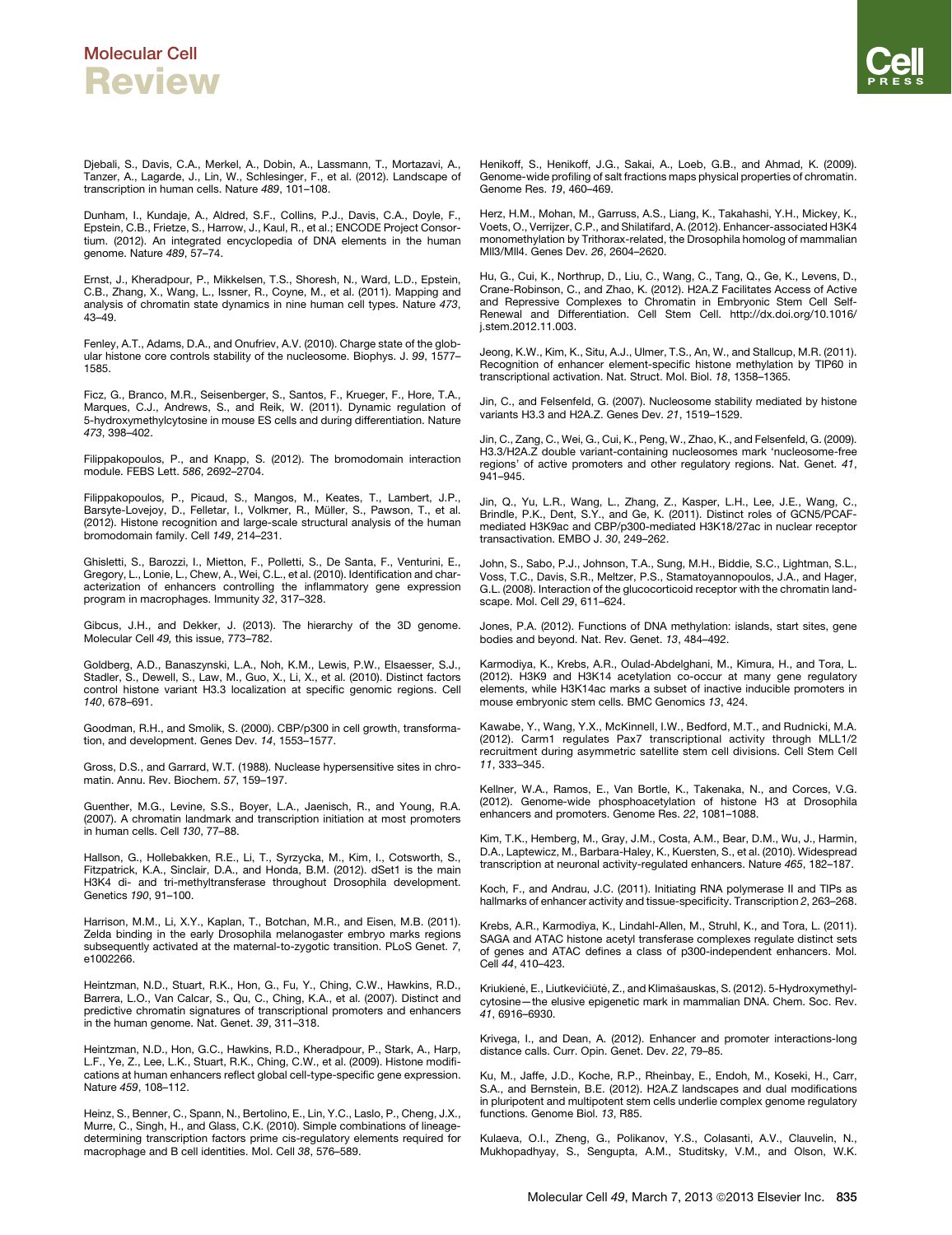<span id="page-11-0"></span>(2012). Internucleosomal interactions mediated by histone tails allow distant communication in chromatin. J. Biol. Chem. *287*, 20248–20257.

Kundaje, A., Kyriazopoulou-Panagiotopoulou, S., Libbrecht, M., Smith, C.L., Raha, D., Winters, E.E., Johnson, S.M., Snyder, M., Batzoglou, S., and Sidow, A. (2012). Ubiquitous heterogeneity and asymmetry of the chromatin environment at regulatory elements. Genome Res. *22*, 1735–1747.

Lagha, M., Bothma, J.P., and Levine, M. (2012). Mechanisms of transcriptional precision in animal development. Trends Genet. *28*, 409–416.

Lamonica, J.M., Deng, W., Kadauke, S., Campbell, A.E., Gamsjaeger, R., Wang, H., Cheng, Y., Billin, A.N., Hardison, R.C., Mackay, J.P., and Blobel, G.A. (2011). Bromodomain protein Brd3 associates with acetylated GATA1 to promote its chromatin occupancy at erythroid target genes. Proc. Natl. Acad. Sci. USA *108*, E159–E168.

Lan, F., Collins, R.E., De Cegli, R., Alpatov, R., Horton, J.R., Shi, X., Gozani, O., Cheng, X., and Shi, Y. (2007). Recognition of unmethylated histone H3 lysine 4 links BHC80 to LSD1-mediated gene repression. Nature *448*, 718–722.

Lee, J.H., and Skalnik, D.G. (2005). CpG-binding protein (CXXC finger protein 1) is a component of the mammalian Set1 histone H3-Lys4 methyltransferase complex, the analogue of the yeast Set1/COMPASS complex. J. Biol. Chem. *280*, 41725–41731.

Lee, J.H., and Skalnik, D.G. (2008). Wdr82 is a C-terminal domain-binding protein that recruits the Setd1A Histone H3-Lys4 methyltransferase complex to transcription start sites of transcribed human genes. Mol. Cell. Biol. *28*, 609–618.

Lee, K.K., and Workman, J.L. (2007). Histone acetyltransferase complexes: one size doesn't fit all. Nat. Rev. Mol. Cell Biol. *8*, 284–295.

Lee, J.H., Voo, K.S., and Skalnik, D.G. (2001). Identification and characterization of the DNA binding domain of CpG-binding protein. J. Biol. Chem. *276*, 44669–44676.

Lee, C.S., Friedman, J.R., Fulmer, J.T., and Kaestner, K.H. (2005). The initiation of liver development is dependent on Foxa transcription factors. Nature *435*, 944–947.

Lee, S., Lee, D.K., Dou, Y., Lee, J., Lee, B., Kwak, E., Kong, Y.Y., Lee, S.K., Roeder, R.G., and Lee, J.W. (2006). Coactivator as a target gene specificity determinant for histone H3 lysine 4 methyltransferases. Proc. Natl. Acad. Sci. USA *103*, 15392–15397.

Li, Z., Gadue, P., Chen, K., Jiao, Y., Tuteja, G., Schug, J., Li, W., and Kaestner, K.H. (2012). Foxa2 and H2A.Z mediate nucleosome depletion during embryonic stem cell differentiation. Cell *151*, 1608–1616.

Liang, H.L., Nien, C.Y., Liu, H.Y., Metzstein, M.M., Kirov, N., and Rushlow, C. (2008). The zinc-finger protein Zelda is a key activator of the early zygotic genome in Drosophila. Nature *456*, 400–403.

Lister, R., Pelizzola, M., Dowen, R.H., Hawkins, R.D., Hon, G., Tonti-Filippini, J., Nery, J.R., Lee, L., Ye, Z., Ngo, Q.M., et al. (2009). Human DNA methylomes at base resolution show widespread epigenomic differences. Nature *462*, 315–322.

Lupien, M., Eeckhoute, J., Meyer, C.A., Wang, Q., Zhang, Y., Li, W., Carroll, J.S., Liu, X.S., and Brown, M. (2008). FoxA1 translates epigenetic signatures into enhancer-driven lineage-specific transcription. Cell *132*, 958–970.

Maston, G.A., Landt, S.G., Snyder, M., and Green, M.R. (2012). Characterization of enhancer function from genome-wide analyses. Annu. Rev. Genomics Hum. Genet. *13*, 29–57.

May, D., Blow, M.J., Kaplan, T., McCulley, D.J., Jensen, B.C., Akiyama, J.A. Holt, A., Plajzer-Frick, I., Shoukry, M., Wright, C., et al. (2012). Large-scale discovery of enhancers from human heart tissue. Nat. Genet. *44*, 89–93.

Mercer, E.M., Lin, Y.C., Benner, C., Jhunjhunwala, S., Dutkowski, J., Flores, M., Sigvardsson, M., Ideker, T., Glass, C.K., and Murre, C. (2011). Multilineage priming of enhancer repertoires precedes commitment to the B and myeloid cell lineages in hematopoietic progenitors. Immunity *35*, 413–425.

Mikkelsen, T.S., Ku, M., Jaffe, D.B., Issac, B., Lieberman, E., Giannoukos, G., Alvarez, P., Brockman, W., Kim, T.K., Koche, R.P., et al. (2007). Genome-wide maps of chromatin state in pluripotent and lineage-committed cells. Nature *448*, 553–560.

Mo, R., Rao, S.M., and Zhu, Y.J. (2006). Identification of the MLL2 complex as a coactivator for estrogen receptor alpha. J. Biol. Chem. *281*, 15714–15720.

Nady, N., Lemak, A., Walker, J.R., Avvakumov, G.V., Kareta, M.S., Achour, M., Xue, S., Duan, S., Allali-Hassani, A., Zuo, X., et al. (2011). Recognition of multivalent histone states associated with heterochromatin by UHRF1 protein. J. Biol. Chem. *286*, 24300–24311.

Natoli, G., and Andrau, J.C. (2012). Noncoding transcription at enhancers: general principles and functional models. Annu. Rev. Genet. *46*, 1–19.

Neph, S., Stergachis, A.B., Reynolds, A., Sandstrom, R., Borenstein, E., and Stamatoyannopoulos, J.A. (2012). Circuitry and dynamics of human transcription factor regulatory networks. Cell *150*, 1274–1286.

Nien, C.Y., Liang, H.L., Butcher, S., Sun, Y., Fu, S., Gocha, T., Kirov, N., Manak, J.R., and Rushlow, C. (2011). Temporal coordination of gene networks by Zelda in the early Drosophila embryo. PLoS Genet. *7*, e1002339.

Ong, C.T., and Corces, V.G. (2011). Enhancer function: new insights into the regulation of tissue-specific gene expression. Nat. Rev. Genet. *12*, 283–293.

Ong, C.T., and Corces, V.G. (2012). Enhancers: emerging roles in cell fate specification. EMBO Rep. *13*, 423–430.

Ooi, S.K., Qiu, C., Bernstein, E., Li, K., Jia, D., Yang, Z., Erdjument-Bromage, H., Tempst, P., Lin, S.P., Allis, C.D., et al. (2007). DNMT3L connects unmethylated lysine 4 of histone H3 to de novo methylation of DNA. Nature *448*, 714–717.

Pasini, D., Malatesta, M., Jung, H.R., Walfridsson, J., Willer, A., Olsson, L., Skotte, J., Wutz, A., Porse, B., Jensen, O.N., and Helin, K. (2010). Characterization of an antagonistic switch between histone H3 lysine 27 methylation and acetylation in the transcriptional regulation of Polycomb group target genes. Nucleic Acids Res. *38*, 4958–4969.

Pastor, W.A., Pape, U.J., Huang, Y., Henderson, H.R., Lister, R., Ko, M., McLoughlin, E.M., Brudno, Y., Mahapatra, S., Kapranov, P., et al. (2011). Genome-wide mapping of 5-hydroxymethylcytosine in embryonic stem cells. Nature *473*, 394–397.

Patel, S.R., Kim, D., Levitan, I., and Dressler, G.R. (2007). The BRCT-domain containing protein PTIP links PAX2 to a histone H3, lysine 4 methyltransferase complex. Dev. Cell *13*, 580–592.

Pekowska, A., Benoukraf, T., Zacarias-Cabeza, J., Belhocine, M., Koch, F., Holota, H., Imbert, J., Andrau, J.C., Ferrier, P., and Spicuglia, S. (2011). H3K4 tri-methylation provides an epigenetic signature of active enhancers. EMBO J. *30*, 4198–4210.

Rada-Iglesias, A., Bajpai, R., Swigut, T., Brugmann, S.A., Flynn, R.A., and Wysocka, J. (2011). A unique chromatin signature uncovers early developmental enhancers in humans. Nature *470*, 279–283.

Rada-Iglesias, A., Bajpai, R., Prescott, S., Brugmann, S.A., Swigut, T., and Wysocka, J. (2012). Epigenomic annotation of enhancers predicts transcriptional regulators of human neural crest. Cell Stem Cell *11*, 633–648.

Roeder, R.G. (2005). Transcriptional regulation and the role of diverse coactivators in animal cells. FEBS Lett. *579*, 909–915.

Ruthenburg, A.J., Allis, C.D., and Wysocka, J. (2007). Methylation of lysine 4 on histone H3: intricacy of writing and reading a single epigenetic mark. Mol. Cell *25*, 15–30.

Sanchez, R., and Zhou, M.M. (2009). The role of human bromodomains in chromatin biology and gene transcription. Curr. Opin. Drug Discov. Devel. *12*, 659–665.

Sanyal, A., Lajoie, B.R., Jain, G., and Dekker, J. (2012). The long-range interaction landscape of gene promoters. Nature *489*, 109–113.

Schmidl, C., Klug, M., Boeld, T.J., Andreesen, R., Hoffmann, P., Edinger, M., and Rehli, M. (2009). Lineage-specific DNA methylation in T cells correlates with histone methylation and enhancer activity. Genome Res. *19*, 1165–1174.

Schnetz, M.P., Bartels, C.F., Shastri, K., Balasubramanian, D., Zentner, G.E. Balaji, R., Zhang, X., Song, L., Wang, Z., Laframboise, T., et al. (2009). Genomic distribution of CHD7 on chromatin tracks H3K4 methylation patterns. Genome Res. *19*, 590–601.